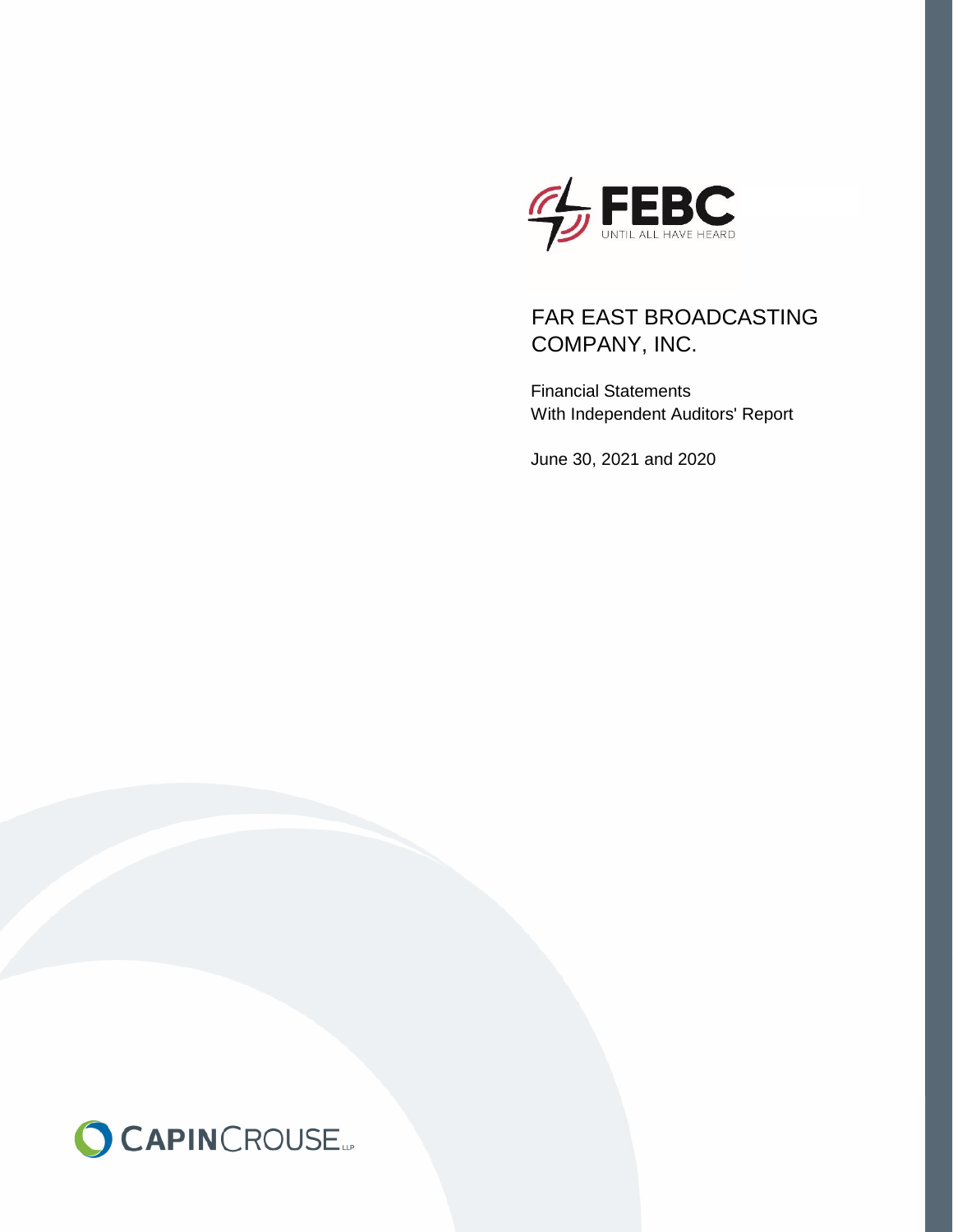### **Table of Contents**

| Page |
|------|
|      |
|      |
| 3    |
| 4    |
| 5    |
| 6    |
| 8    |
|      |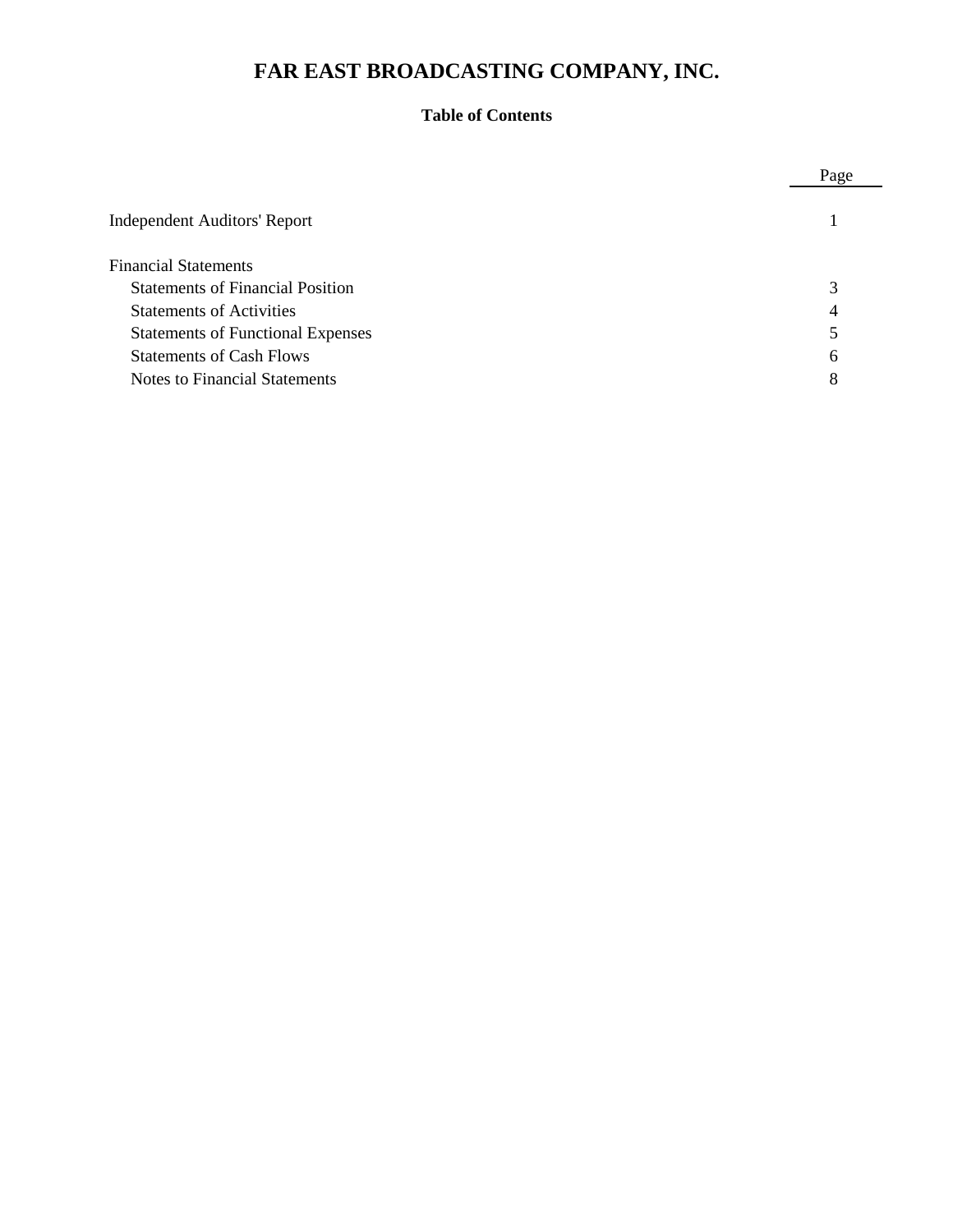

#### **INDEPENDENT AUDITORS' REPORT**

Audit Committee Far East Broadcasting Company, Inc. La Mirada, California

We have audited the accompanying financial statements of Far East Broadcasting Company, Inc., which comprise the statements of financial position as of June 30, 2021 and 2020, and the related statements of activities, functional expenses, and cash flows, for the years then ended, and the related notes to the financial statements.

#### *Management's Responsibility for the Financial Statements*

Management is responsible for the preparation and fair presentation of these financial statements in accordance with accounting principles generally accepted in the United States of America; this includes the design, implementation, and maintenance of internal control relevant to the preparation and fair presentation of financial statements that are free from material misstatement, whether due to fraud or error.

#### *Auditors' Responsibility*

Our responsibility is to express an opinion on these financial statements based on our audits. We conducted our audits in accordance with auditing standards generally accepted in the United States of America. Those standards require that we plan and perform the audit to obtain reasonable assurance about whether the financial statements are free from material misstatement.

An audit involves performing procedures to obtain audit evidence about the amounts and disclosures in the financial statements. The procedures selected depend on the auditor's judgment, including the assessment of the risks of material misstatement of the financial statements, whether due to fraud or error. In making those risk assessments, the auditor considers internal control relevant to the entity's preparation and fair presentation of the financial statements in order to design audit procedures that are appropriate in the circumstances, but not for the purpose of expressing an opinion on the effectiveness of the entity's internal control. Accordingly, we express no such opinion. An audit also includes evaluating the appropriateness of accounting policies used and the reasonableness of significant accounting estimates made by management, as well as evaluating the overall presentation of the financial statements.

We believe that the audit evidence we have obtained is sufficient and appropriate to provide a basis for our audit opinion.

> capincrouse.com 3050 Saturn Street, Suite 104 Brea, CA 92821 714.577.0988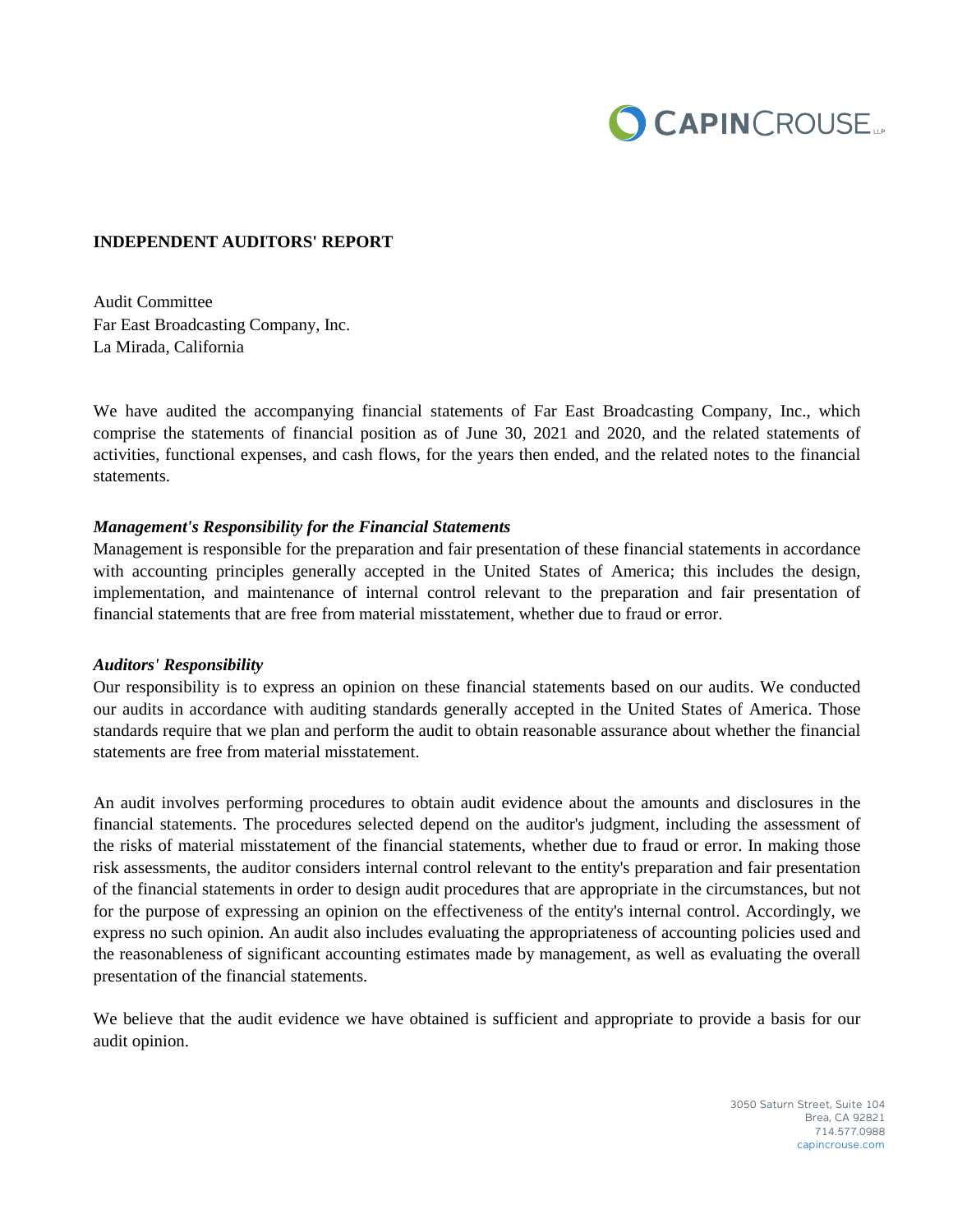Audit Committee Far East Broadcasting Company, Inc. Far East Broadcasting Company, me.<br>La Mirada, California but not for the purpose of expressing an opinion on the effectiveness of the organization's internal control over La ivinada, Camorina

### *Opinion*

In our opinion, the financial statements referred to above present fairly, in all material respects, the financial position of Far East Broadcasting Company, Inc. as of June 30, 2021 and 2020, and the changes in its net assets and cash flows for the years then ended in accordance with accounting principles generally accepted in the United States of America. America.

Capin Crouse LLP

Brea, California October 6, 2021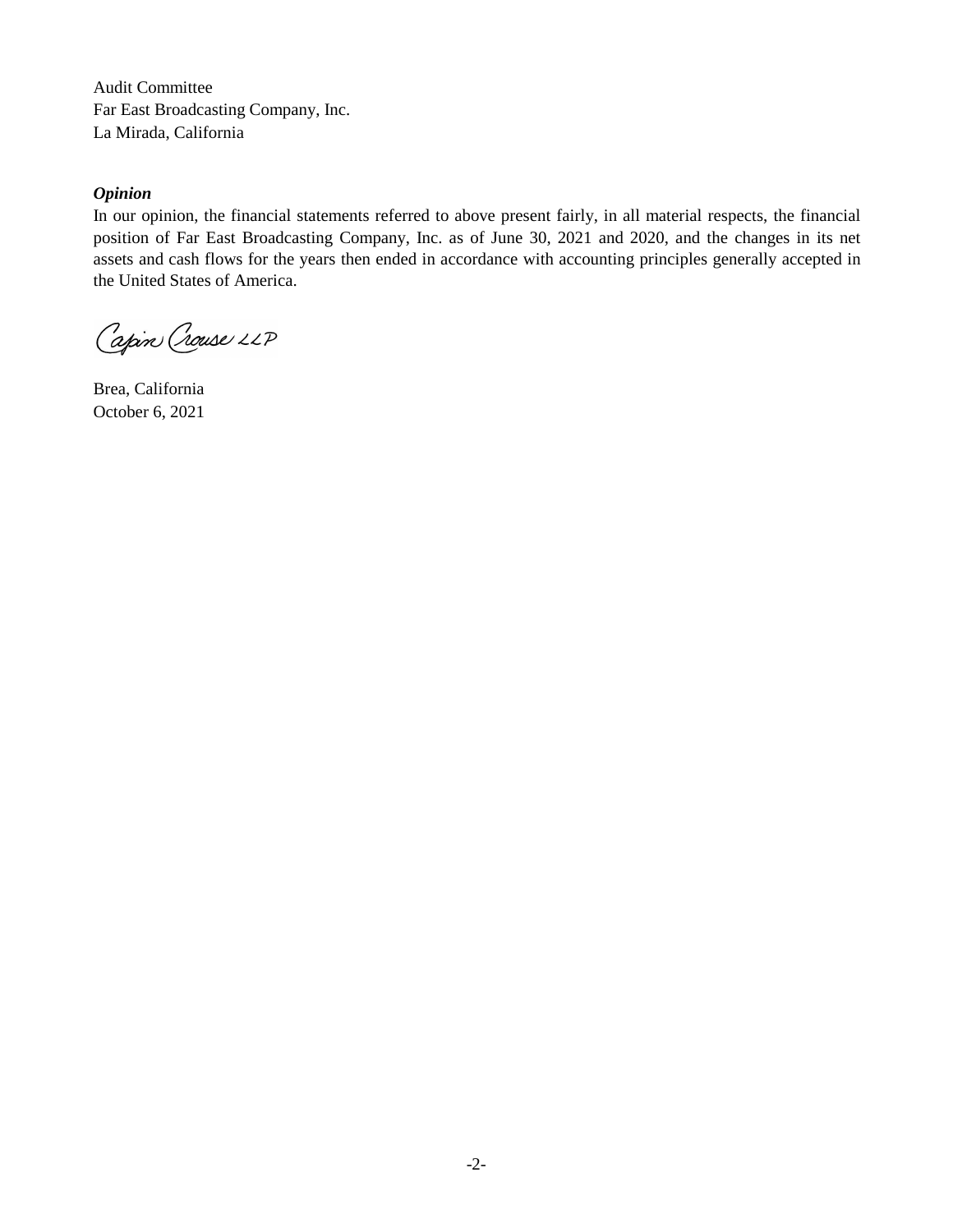### **Statements of Financial Position**

|                                                   | June 30, |            |    |            |  |
|---------------------------------------------------|----------|------------|----|------------|--|
|                                                   |          | 2021       |    | 2020       |  |
| <b>ASSETS:</b>                                    |          |            |    |            |  |
| Cash and cash equivalents                         | \$       | 1,860,826  | \$ | 2,794,761  |  |
| Accounts receivable                               |          | 138,188    |    | 195,466    |  |
| Prepaid expenses and other assets                 |          | 42,257     |    | 116,737    |  |
| Contributions receivable                          |          | 3,000      |    | 3,000      |  |
| Estate and trust receivables                      |          | 358,178    |    | 103,985    |  |
| Investments                                       |          | 14,708,470 |    | 12,836,429 |  |
| Real estate held for sale                         |          | 443,942    |    |            |  |
| Land, buildings, and equipment - at cost, net     |          | 73,845     |    | 551,342    |  |
| <b>Total Assets</b>                               |          | 17,628,706 | \$ | 16,601,720 |  |
| <b>LIABILITIES AND NET ASSETS:</b>                |          |            |    |            |  |
| Liabilities:                                      |          |            |    |            |  |
| Accounts payable                                  | \$       | 80,285     | \$ | 96,433     |  |
| Accrued expenses                                  |          | 554,940    |    | 514,132    |  |
| Fiduciary obligations                             |          | 2,362,286  |    | 2,337,884  |  |
| Long-term debt - Paycheck Protection Program loan |          | 514,269    |    | 514,269    |  |
| Capital lease obligations                         |          | 9,931      |    | 19,902     |  |
| <b>Total liabilities</b>                          |          | 3,521,711  |    | 3,482,620  |  |
| Net assets without donor restrictions:            |          |            |    |            |  |
| Undesignated                                      |          | 4,749,515  |    | 4,465,774  |  |
| Board designated                                  |          | 2,224,947  |    | 2,488,913  |  |
|                                                   |          | 6,974,462  |    | 6,954,687  |  |
| Net assets with donor restrictions                |          | 7,132,533  |    | 6,164,413  |  |
| Total net assets                                  |          | 14,106,995 |    | 13,119,100 |  |
| <b>Total Liabilities and Net Assets</b>           | \$       | 17,628,706 | \$ | 16,601,720 |  |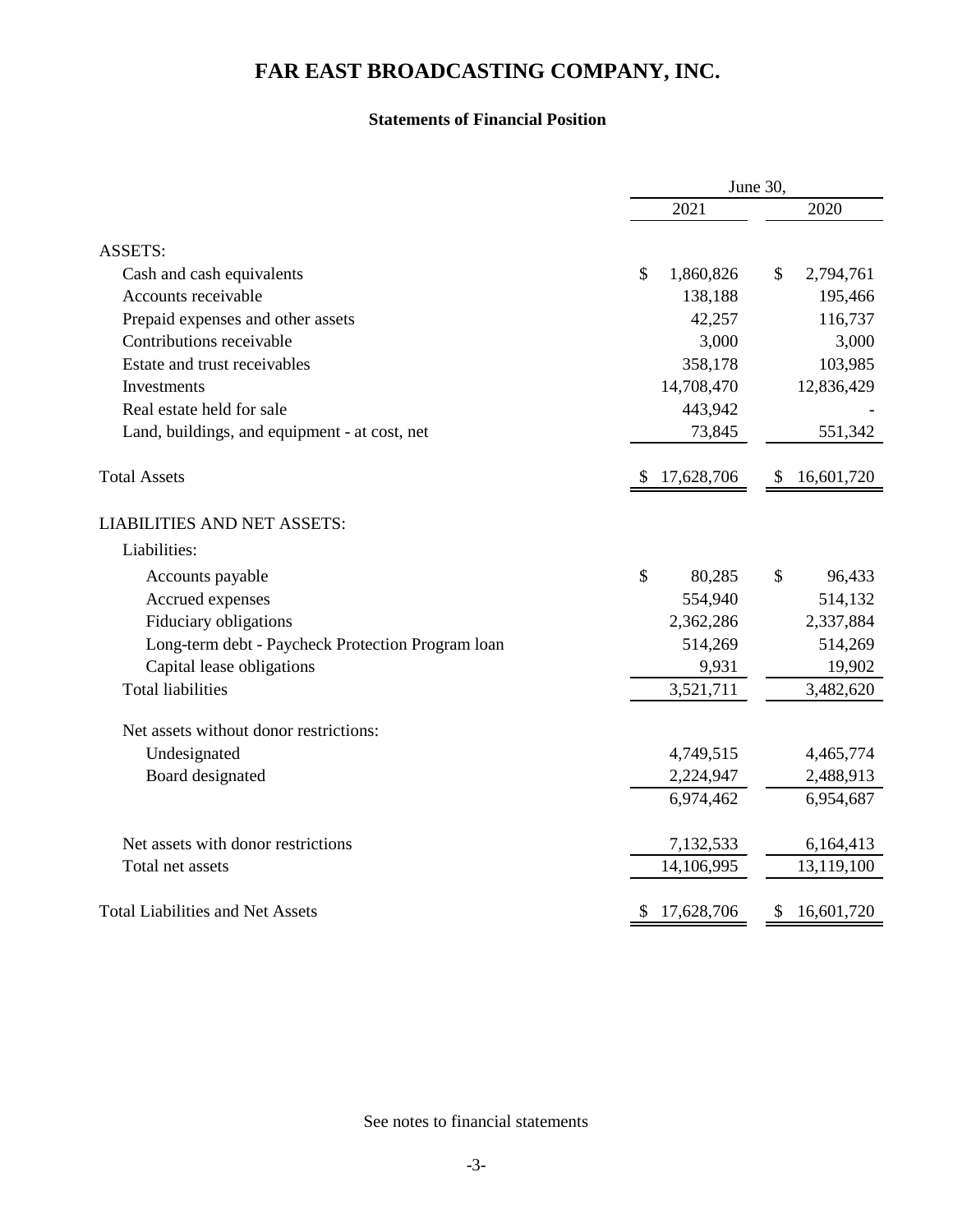### **Statements of Activities**

|                                          | Year Ended June 30,  |                   |                             |                      |                           |                             |  |  |  |  |
|------------------------------------------|----------------------|-------------------|-----------------------------|----------------------|---------------------------|-----------------------------|--|--|--|--|
|                                          |                      | 2020<br>2021      |                             |                      |                           |                             |  |  |  |  |
|                                          | <b>Without Donor</b> | <b>With Donor</b> |                             | <b>Without Donor</b> | With Donor                |                             |  |  |  |  |
|                                          | Restrictions         | Restrictions      | Total                       | <b>Restrictions</b>  | Restrictions              | Total                       |  |  |  |  |
| SUPPORT, REVENUE, AND                    |                      |                   |                             |                      |                           |                             |  |  |  |  |
| <b>RECLASSIFICATIONS:</b>                |                      |                   |                             |                      |                           |                             |  |  |  |  |
| Contributions                            | \$.<br>3,022,651     | \$<br>7,164,043   | 10,186,694<br>\$.           | 2,126,323<br>\$      | $\mathbb{S}$<br>6,108,138 | \$<br>8,234,461             |  |  |  |  |
| Trust and estate income                  | 671,810              |                   | 671,810                     | 2,493,374            | 1,825                     | 2,495,199                   |  |  |  |  |
| <b>Broadcast revenue</b>                 | 1,586,599            |                   | 1,586,599                   | 1,131,648            |                           | 1,131,648                   |  |  |  |  |
| Investment income                        | 583,463              | 75,571            | 659,034                     | 154,275              | (44)                      | 154,231                     |  |  |  |  |
| Change in value of fiduciary obligations | 102,708              |                   | 102,708                     | (135,982)            |                           | (135,982)                   |  |  |  |  |
| Gain on sale of assets                   | 4,690                |                   | 4,690                       |                      |                           |                             |  |  |  |  |
| Net assets released from restrictions:   |                      |                   |                             |                      |                           |                             |  |  |  |  |
| Satisfaction of program restrictions     | 6,271,494            | (6,271,494)       |                             | 6,029,188            | (6,029,188)               |                             |  |  |  |  |
|                                          | 12,243,415           | 968,120           | 13,211,535                  | 11,798,826           | 80,731                    | 11,879,557                  |  |  |  |  |
| <b>EXPENSES:</b>                         |                      |                   |                             |                      |                           |                             |  |  |  |  |
| Program ministries:                      |                      |                   |                             |                      |                           |                             |  |  |  |  |
| <b>Broadcast operations</b>              | 10,140,173           |                   | 10,140,173                  | 9,653,906            |                           | 9,653,906                   |  |  |  |  |
| Supporting activities:                   |                      |                   |                             |                      |                           |                             |  |  |  |  |
| General and administrative               | 800,140              |                   | 800,140                     | 884,025              |                           | 884,025                     |  |  |  |  |
| Fundraising                              | 1,283,327            |                   | 1,283,327                   | 1,218,809            |                           | 1,218,809                   |  |  |  |  |
| Total supporting services                | 2,083,467            |                   | 2,083,467                   | 2,102,834            |                           | 2,102,834                   |  |  |  |  |
| <b>Total Expenses</b>                    | 12,223,640           |                   | 12,223,640                  | 11,756,740           |                           | 11,756,740                  |  |  |  |  |
| Change in Net Assets                     | 19,775               | 968,120           | 987,895                     | 42,086               | 80,731                    | 122,817                     |  |  |  |  |
| Net Assets, Beginning of Year            | 6,954,687            | 6,164,413         | 13,119,100                  | 6,912,601            | 6,083,682                 | 12,996,283                  |  |  |  |  |
| Net Assets, End of Year                  | 6,974,462            | 7,132,533         | 14,106,995<br><sup>\$</sup> | 6,954,687            | 6,164,413                 | 13,119,100<br><sup>\$</sup> |  |  |  |  |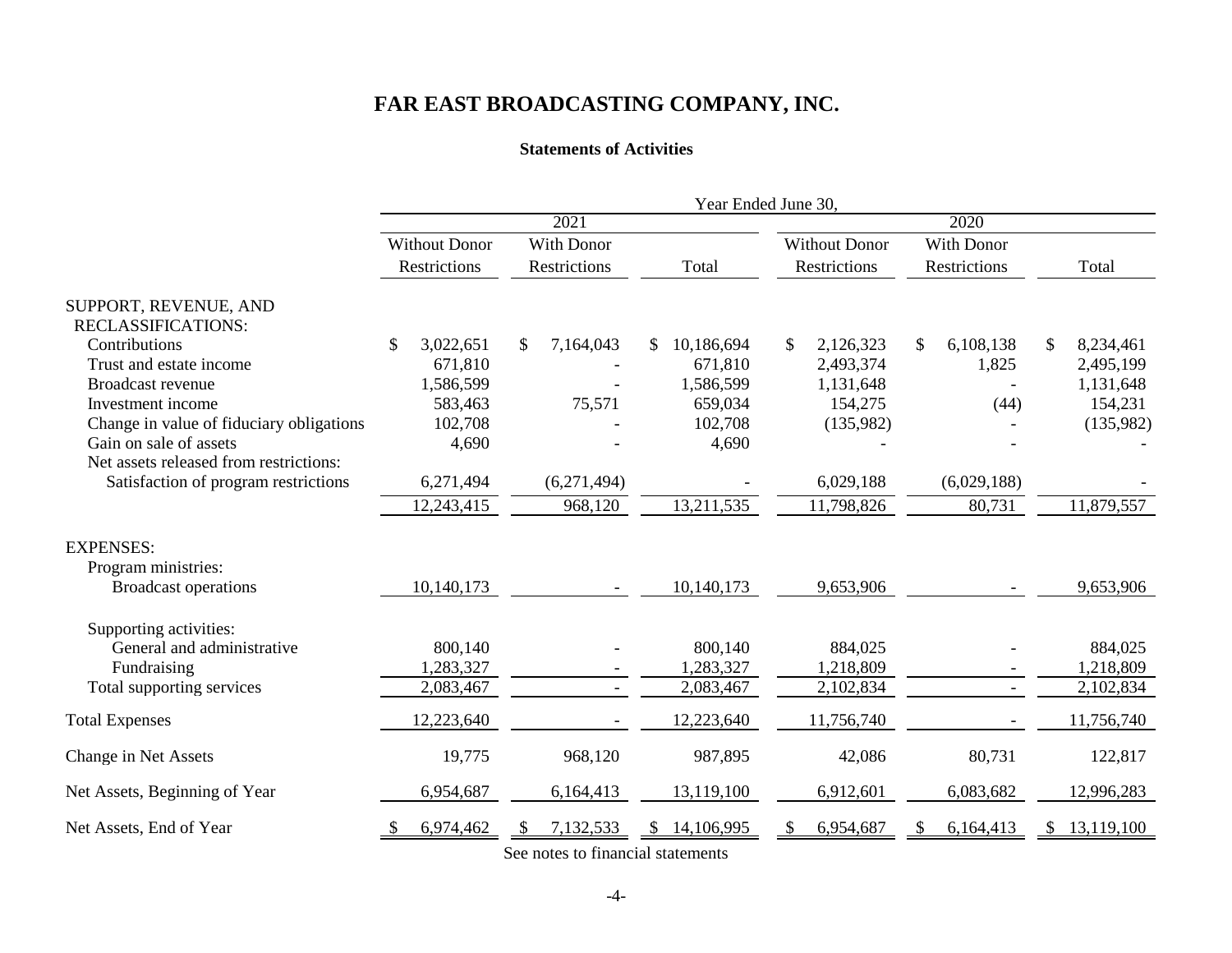### **Statements of Functional Expenses**

by Natural Classification

|                                  | Year Ended June 30, 2021 |                  |    |                |    |             |               |            |  |
|----------------------------------|--------------------------|------------------|----|----------------|----|-------------|---------------|------------|--|
|                                  |                          | <b>Broadcast</b> |    | General and    |    |             |               |            |  |
|                                  |                          | Operations       |    | Administrative |    | Fundraising |               | Total      |  |
| Broadcasting grants              | \$                       | 5,794,427        | \$ |                | \$ |             | $\mathcal{S}$ | 5,794,427  |  |
| Salaries and wages               |                          | 2,215,292        |    | 405,039        |    | 336,178     |               | 2,956,509  |  |
| Professional services            |                          | 793,379          |    | 93,729         |    | 403,332     |               | 1,290,440  |  |
| <b>Employee benefits</b>         |                          | 769,414          |    | 131,930        |    | 107,515     |               | 1,008,859  |  |
| Printing and publications        |                          | 130,620          |    | 51,164         |    | 346,876     |               | 528,660    |  |
| Other expenses                   |                          | 85,756           |    | 52,437         |    | 18,066      |               | 156,259    |  |
| <b>Supplies</b>                  |                          | 96,976           |    | 10,489         |    | 15,278      |               | 122,743    |  |
| Telephone and occupancy          |                          | 77,937           |    | 11,680         |    | 13,547      |               | 103,164    |  |
| Travel                           |                          | 63,481           |    | 6,071          |    | 18,529      |               | 88,081     |  |
| Equipment repair and maintenance |                          | 46,995           |    | 5,563          |    | 6,107       |               | 58,665     |  |
| Depreciation and amortization    |                          | 29,138           |    | 17,483         |    | 6,357       |               | 52,978     |  |
| Postage and shipping             |                          | 26,336           |    | 13,940         |    | 8,432       |               | 48,708     |  |
| Conferences                      |                          | 10,422           |    | 615            |    | 3,110       |               | 14,147     |  |
| <b>Total Expenses</b>            | \$                       | 10,140,173       | \$ | 800,140        | \$ | 1,283,327   | \$            | 12,223,640 |  |

|                                  | Year Ended June 30, 2020 |                  |    |                |    |             |    |            |  |
|----------------------------------|--------------------------|------------------|----|----------------|----|-------------|----|------------|--|
|                                  |                          | <b>Broadcast</b> |    | General and    |    |             |    |            |  |
|                                  |                          | Operations       |    | Administrative |    | Fundraising |    | Total      |  |
|                                  |                          |                  |    |                |    |             |    |            |  |
| Broadcasting grants              | \$                       | 5,173,483        | \$ |                | \$ |             | \$ | 5,173,483  |  |
| Salaries and wages               |                          | 2,182,469        |    | 402,598        |    | 278,981     |    | 2,864,048  |  |
| Professional services            |                          | 809,200          |    | 147,841        |    | 334,735     |    | 1,291,776  |  |
| Employee benefits                |                          | 714,665          |    | 120,110        |    | 81,649      |    | 916,424    |  |
| Printing and publications        |                          | 141,144          |    | 57,867         |    | 394,124     |    | 593,135    |  |
| Other expenses                   |                          | 94,398           |    | 45,152         |    | 29,470      |    | 169,020    |  |
| <b>Supplies</b>                  |                          | 108,745          |    | 12,529         |    | 18,113      |    | 139,387    |  |
| Telephone and occupancy          |                          | 78,695           |    | 11,928         |    | 13,040      |    | 103,663    |  |
| Travel                           |                          | 159,984          |    | 23,583         |    | 37,730      |    | 221,297    |  |
| Equipment repair and maintenance |                          | 59,360           |    | 7,172          |    | 8,539       |    | 75,071     |  |
| Depreciation and amortization    |                          | 60,396           |    | 36,237         |    | 13,177      |    | 109,810    |  |
| Postage and shipping             |                          | 20,647           |    | 10,946         |    | 3,663       |    | 35,256     |  |
| Conferences                      |                          | 50,720           |    | 8,062          |    | 5,588       |    | 64,370     |  |
| <b>Total Expenses</b>            | \$                       | 9,653,906        | \$ | 884,025        | \$ | 1,218,809   | \$ | 11,756,740 |  |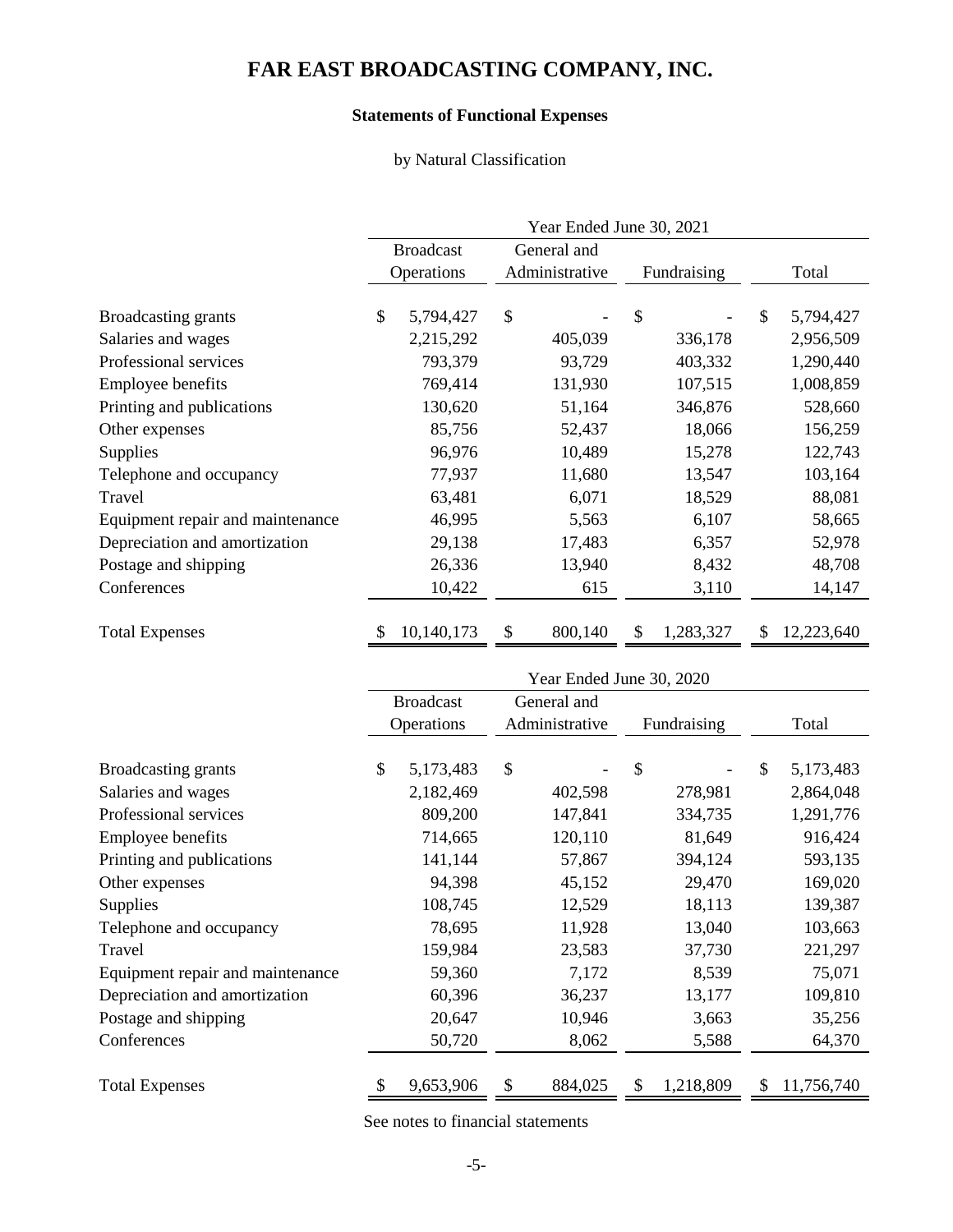### **Statements of Cash Flows**

|                                                                            | Year Ended June 30, |    |             |  |
|----------------------------------------------------------------------------|---------------------|----|-------------|--|
|                                                                            | 2021                |    | 2020        |  |
| <b>CASH FLOWS FROM OPERATING ACTIVITIES:</b>                               |                     |    |             |  |
| Change in net assets                                                       | \$<br>987,895       | \$ | 122,817     |  |
| Adjustments to reconcile change in net assets to net cash                  |                     |    |             |  |
| provided (used) by operating activities:                                   |                     |    |             |  |
| Depreciation and amortization                                              | 52,978              |    | 109,810     |  |
| Realized and unrealized gain on investments                                | (942, 212)          |    | (168, 695)  |  |
| Gift annuity and charitable trusts actuarial change                        | 15,051              |    | (38,502)    |  |
| Net change in:                                                             |                     |    |             |  |
| Accounts receivable                                                        | 57,278              |    | 8,474       |  |
| Prepaid expenses and other assets                                          | 74,480              |    | (69,303)    |  |
| Contribution receivables                                                   |                     |    | 153,889     |  |
| Estate and trust receivables                                               | (254, 193)          |    | 1,161,996   |  |
| Accounts payable                                                           | (16, 148)           |    | 25,306      |  |
| Accrued expenses                                                           | 40,808              |    | (28,002)    |  |
| Net Cash Provided by Operating Activities                                  | 15,937              |    | 1,277,790   |  |
| CASH FLOWS FROM INVESTING ACTIVITIES:                                      |                     |    |             |  |
| Acquisition of equipment                                                   | (19, 423)           |    | (31,238)    |  |
| Acquisition of investments                                                 | (12, 119, 392)      |    | (2,960,011) |  |
| Proceeds from sale of investments                                          | 11,189,563          |    | 2,320,675   |  |
| Proceeds from sale of investments for distribution of beneficiary payments | 276,761             |    | 272,117     |  |
| Gift portion of new trusts and charitable savings agreements               | (106, 474)          |    | (64, 483)   |  |
| Net Cash Used in Investing Activities                                      | (778, 965)          |    | (462, 940)  |  |
|                                                                            |                     |    |             |  |

(continued)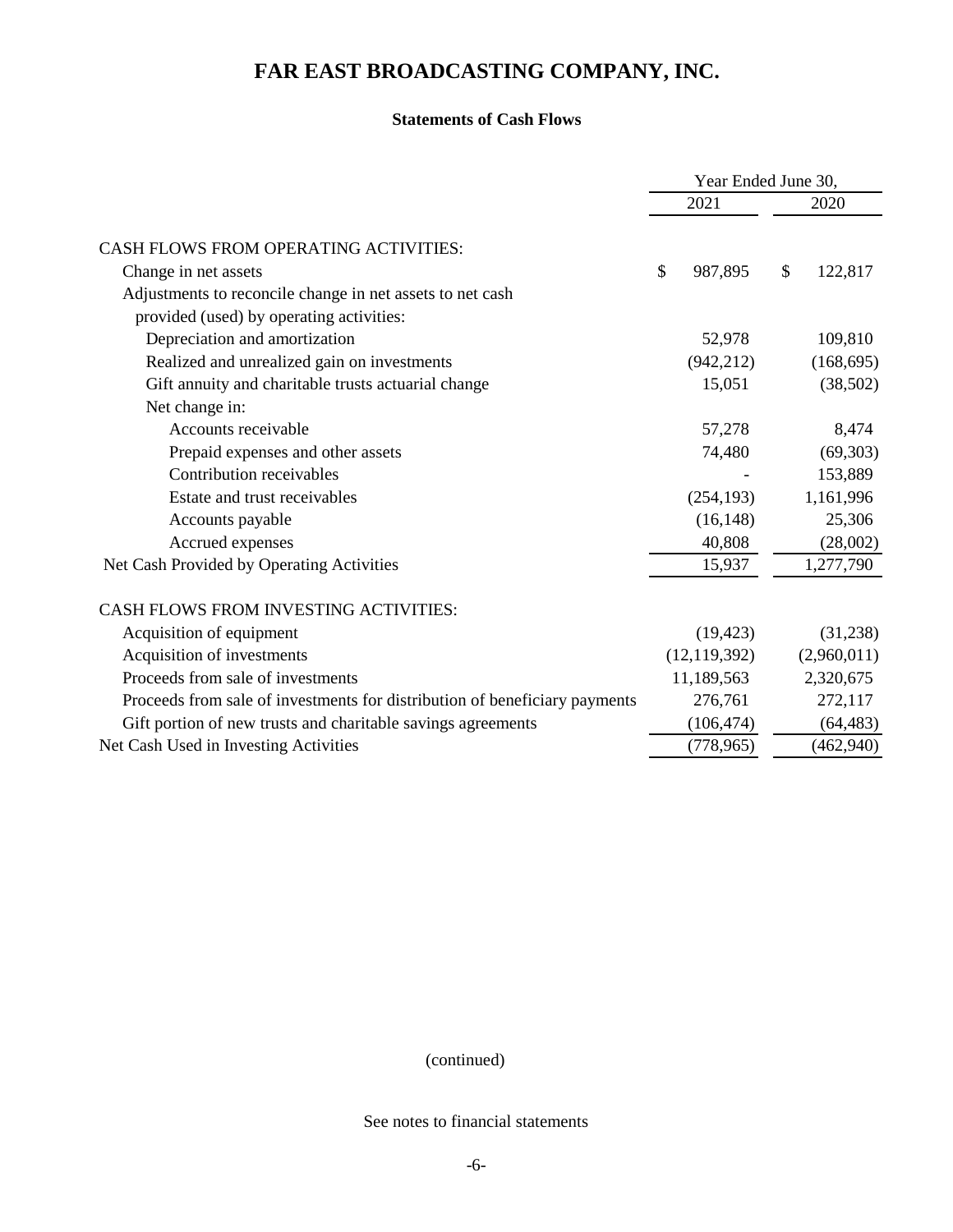### **Statements of Cash Flows**

(continued)

| 2021             | 2020                      |
|------------------|---------------------------|
|                  |                           |
|                  |                           |
|                  | 514,269                   |
| (9,971)          | (9,559)                   |
| (276,761)        | (272, 117)                |
| 186,714          | 165,600                   |
| (70, 889)        | (74, 854)                 |
| (170, 907)       | 323,339                   |
| (933, 935)       | 1,138,189                 |
| 2,794,761        | 1,656,572                 |
| 1,860,826<br>\$. | 2,794,761<br><sup>S</sup> |
|                  |                           |
|                  | 443,942                   |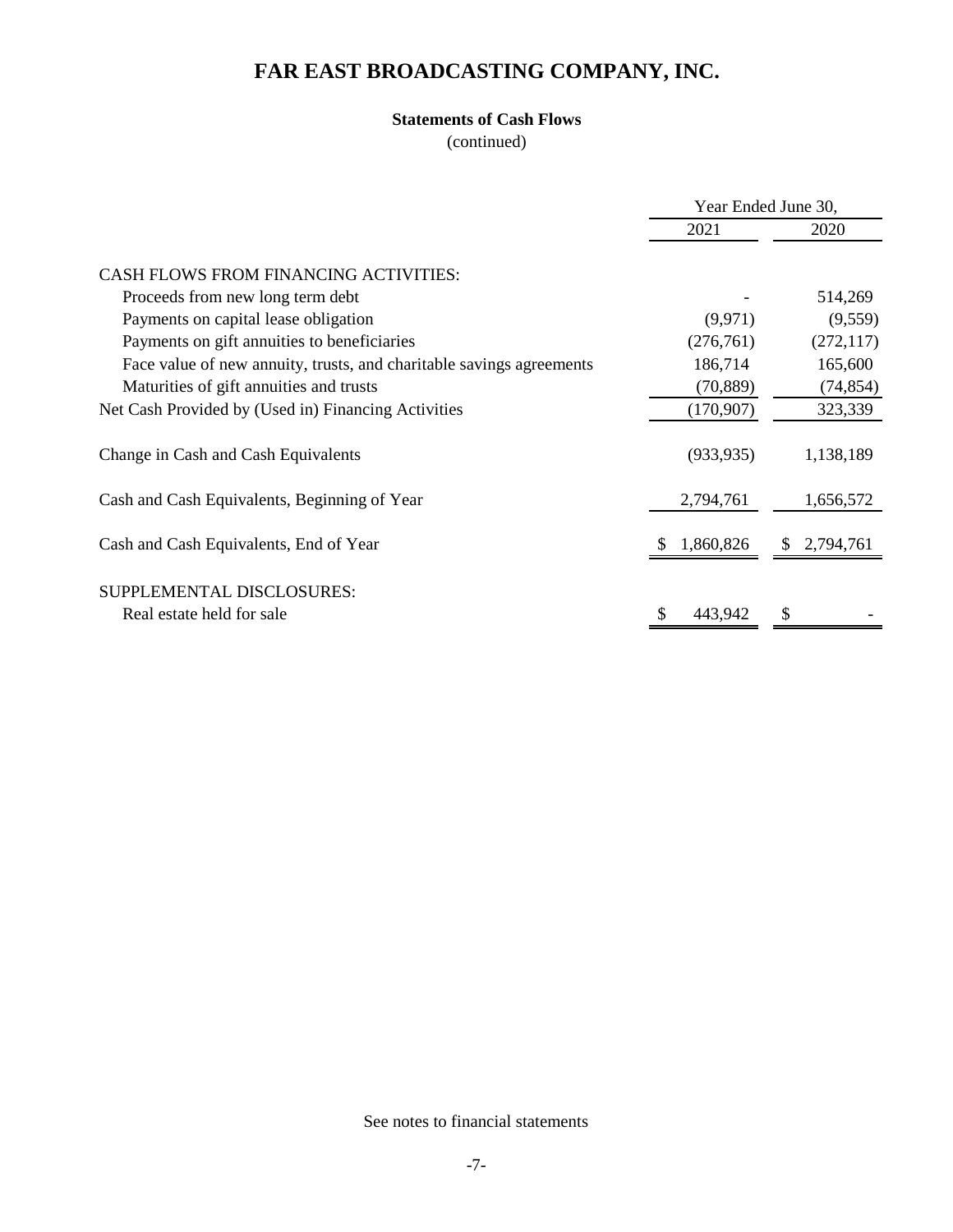### **Notes to Financial Statements**

June 30, 2021 and 2020

### 1. NATURE OF ORGANIZATION:

Far East Broadcasting Company, Inc. (FEBC) is a nonprofit Christian broadcasting corporation dedicated to serving people, primarily in Asia, by developing Christian content and delivering it through various media channels to move listeners toward Jesus Christ and His kingdom.

FEBC is exempt from federal income taxes under Section  $501(c)(3)$  of the Internal Revenue Code (the Code). It is also exempt from state income taxes. However, FEBC is subject to federal income tax on any unrelated business taxable income. Contributions by the public are deductible for income tax purposes. FEBC has been classified as a publicly supported organization, which is not a private foundation under Section 509(a) of the Code.

For the years ended June 30, 2021 and 2020, approximately 6% and 23% of FEBC's contributions consisted of trust and estate gifts, respectively. Approximately 9% and 13% of contributions were received from other FEBC affiliates (see Note 8), and approximately 35% and 18% of contributions were received from churches, foundations, ministries, and other institutions for the years ended June 30, 2021 and 2020, respectively. Remaining contributions were received from individuals.

### 2. SUMMARY OF SIGNIFICANT ACCOUNTING POLICIES:

The financial statements of FEBC have been prepared on the accrual basis of accounting in accordance with accounting principles generally accepted in the United States of America. A summary of significant accounting policies followed are described below to enhance the usefulness of the financial statements to the reader.

### CASH AND CASH EQUIVALENTS

For statements of financial position and cash flow purposes, cash and cash equivalents include cash on hand and on deposit. At June 30, 2021 and 2020, FEBC's cash balances on deposit exceeded federally insured limits by approximately \$1,420,000 and \$2,602,000, respectively.

### ACCOUNTS RECEIVABLE, ESTATE RECEIVABLES, AND TRUST RECEIVABLES

Accounts, estate, and trust receivables are reported net of any anticipated losses due to uncollectible accounts. Accounts receivable include amounts due to FEBC for airing programs on FEBC's stations.

The allowance for doubtful accounts is maintained at a level which, in management's judgment, is adequate to absorb potential losses inherent in the receivable portfolio. An allowance for doubtful accounts is recorded annually based on historical experience and management's evaluation of receivables at the end of each year. The allowance was \$0 for each of the years ended, June 30, 2021 and 2020, respectively.

### PREPAID EXPENSES AND OTHER ASSETS

Prepaid expenses and other assets consist of deposits and advances to affiliates.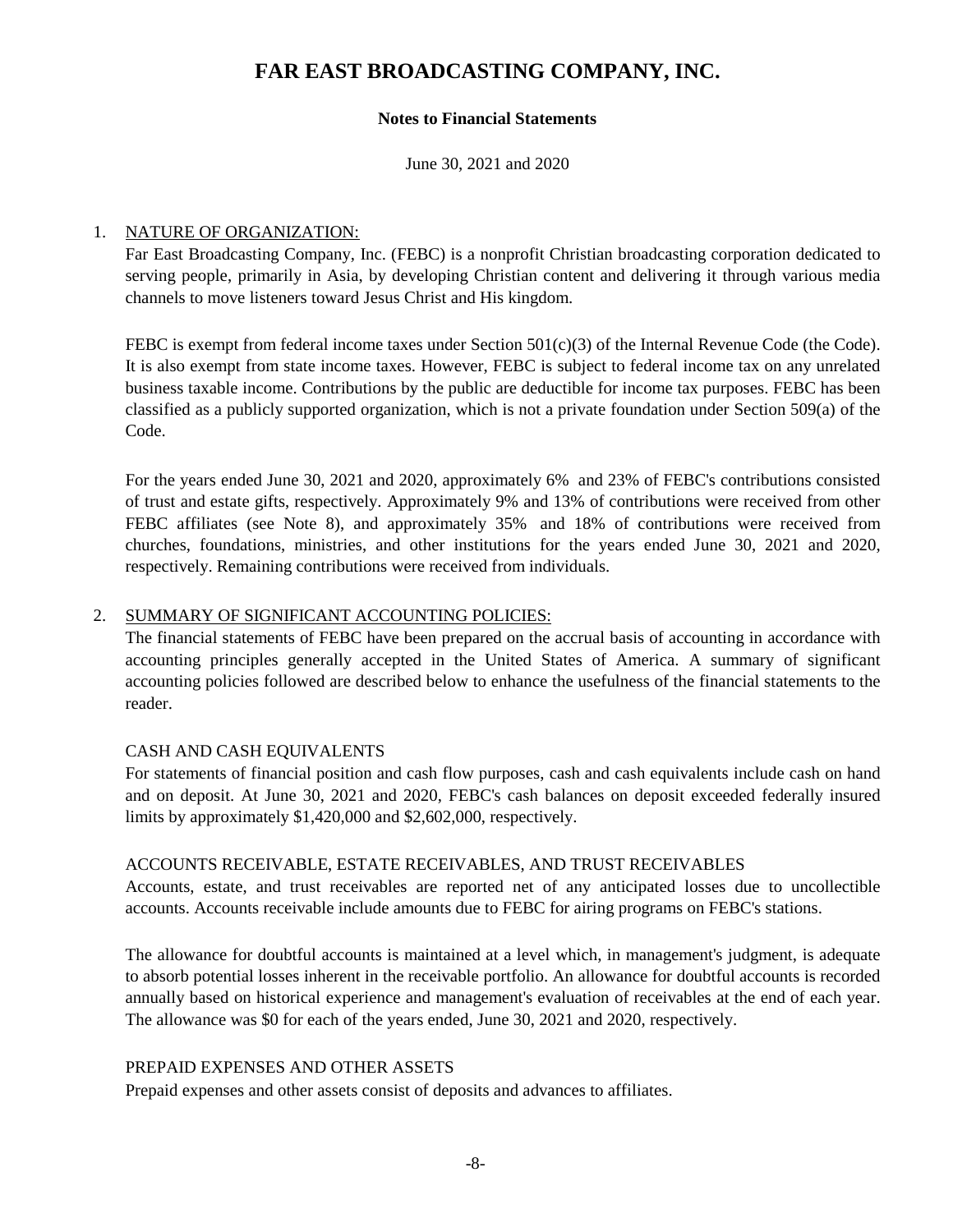### **Notes to Financial Statements**

June 30, 2021 and 2020

### 2. SUMMARY OF SIGNIFICANT ACCOUNTING POLICIES, continued:

### CONTRIBUTIONS RECEIVABLE

Unconditional promises-to-give are recognized as income when the promise is received and recorded at net present value using a risk-free rate applicable to the years in which the promises were received. All contributions receivable are expected to be collected within one year, so no discount was recorded.

### INVESTMENTS

Investments are carried on the following basis:

- Investments in marketable debt securities, mutual funds, government securities, and equity securities with readily determinable fair values are reported at fair value.
- Investments in alternatively managed futures and indexed annuities have an estimated market value based on reasonable valuation methodologies including items such as surrender value and recent offering prices, which approximate fair value.
- Investments in limited partnerships, closely-held stocks, and property held for investment purposes are carried at appraisal value, which approximates fair value.
- Life insurance policies are carried at cash surrender value, which approximates fair value.
- Note receivable investment pool is recorded at cost plus accrued interest.

### REAL ESTATE HELD FOR SALE

FEBC placed real estate in La Mirada, California, up for sale during the year ended June 30, 2021. The real estate is held at the lower of cost or fair value. In April 2021, FEBC entered into a sale agreement amended in June 2021 with a selling price of \$8,200,000 and an escrow closing date in December 2022.

### LAND, BUILDINGS, AND EQUIPMENT

Expenditures for property and equipment over \$5,000 are capitalized at cost. Donated items are recorded at fair market value on the date of the gift. Depreciation is computed on the straight-line method over the estimated useful lives of the assets, ranging from 3 to 10 years for equipment and from 20 to 40 years for buildings and improvements.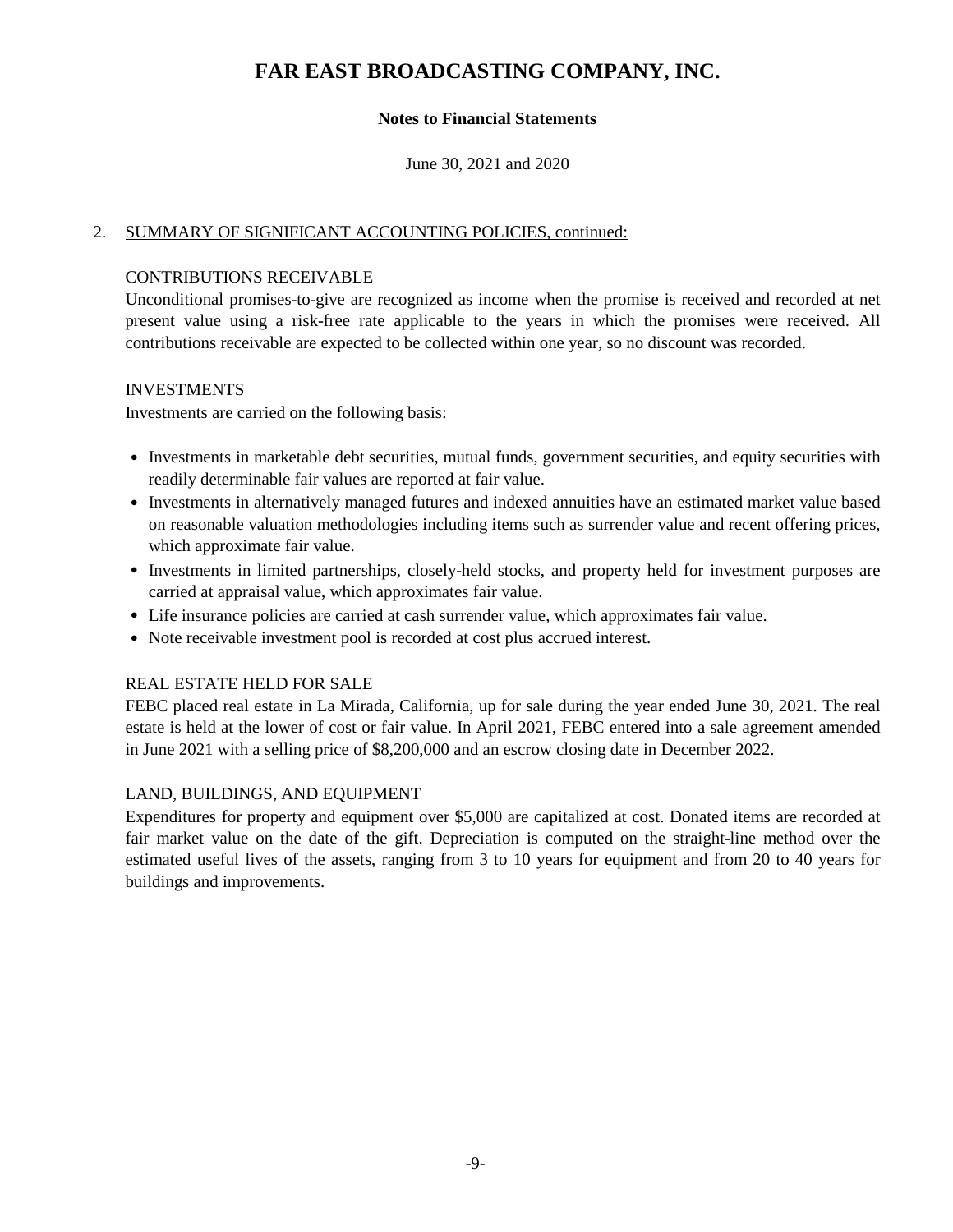### **Notes to Financial Statements**

June 30, 2021 and 2020

### 2. SUMMARY OF SIGNIFICANT ACCOUNTING POLICIES, continued:

### NET ASSETS

The financial statements report amounts by class of net assets:

*Net assets without donor restrictions* are those currently available at the discretion of the board for use in FEBC's operations or designated for specific purposes and those resources invested in land, buildings, and equipment.

*Net assets with donor restrictions* are those related to fiduciary agreements and those which are stipulated by donors for specific purposes.

All contributions are considered available for unrestricted use, unless specifically restricted by the donor.

Contributions are recorded as net assets with donor restrictions if they are received with donor stipulations that limit their use through purpose and/or time restrictions. When donor restrictions expire, that is when the purpose restriction is fulfilled or the time restriction expires, the net assets are reclassified from net assets with donor restrictions to net assets without donor restrictions and reported in the statements of activities as net assets released from restrictions. For contributions restricted by donors for the acquisition of property or other long-lived assets, the restriction is considered to be met when the property or other long-lived asset is placed in service.

### PUBLIC SUPPORT, REVENUE, AND EXPENSES

Contributions are recorded when cash or unconditional promises-to-give have been received, or ownership of donated assets is transferred to FEBC. Conditional promises-to-give are recognized when the conditions on which they depend are substantially met. FEBC receives non-cash gifts which are recorded as support at the estimated fair market value on the date of the gift. Goods given to FEBC that do not have an objective basis for valuation are not recorded.

Revenue is recorded when earned. Expenses are recorded when incurred in accordance with the accrual basis of accounting.

### FUNCTIONAL ALLOCATION OF EXPENSES

The financial statements report certain categories of expenses that are attributable to more than one or more program or supporting function of FEBC. Therefore, these expenses require allocation on a reasonable basis that is consistently applied. The expenses that are allocated include depreciation, shared services and office and occupancy, which are allocated on a combined square footage basis and estimated benefit received. Salaries and benefits are allocated on the basis of estimates of time and effort.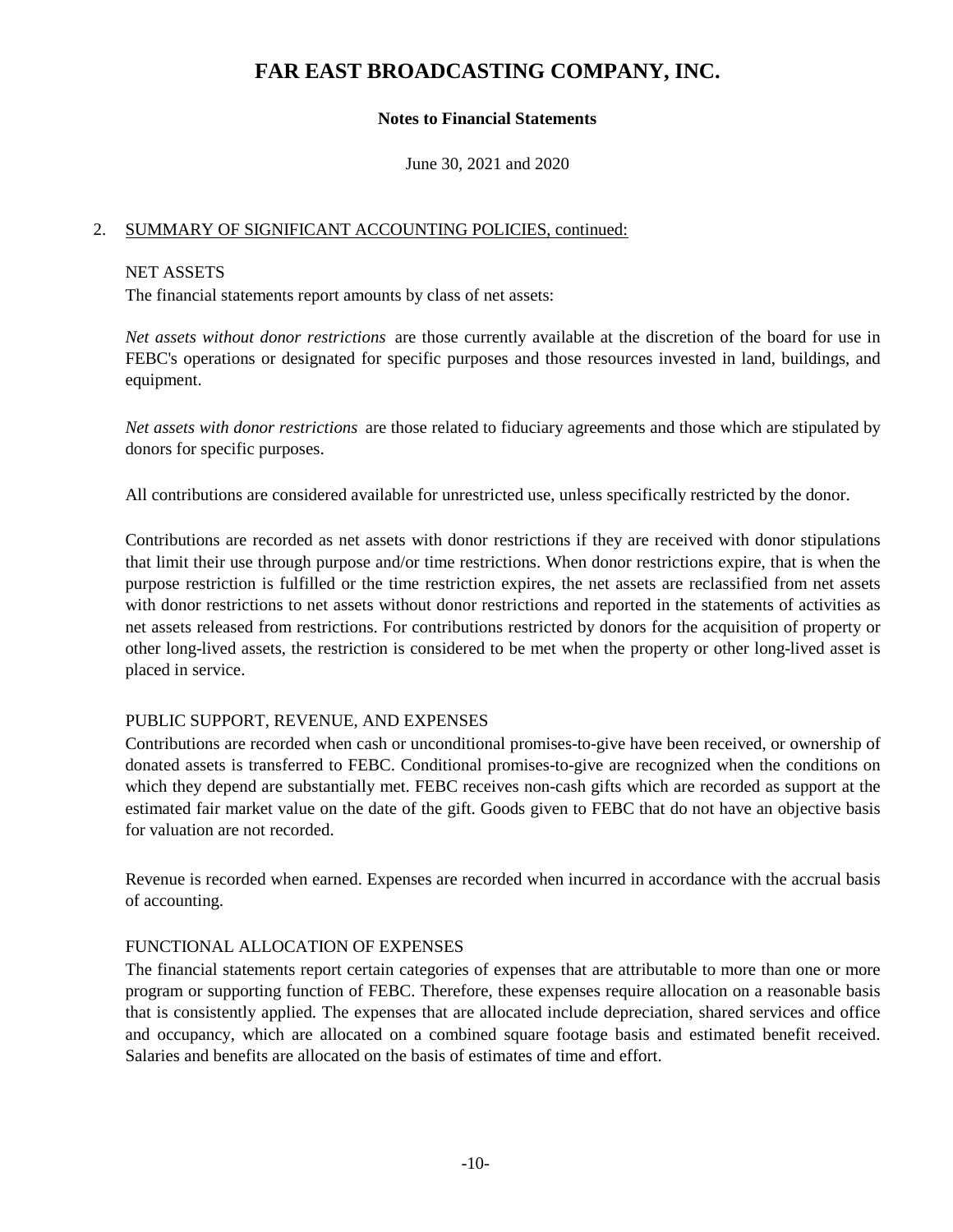### **Notes to Financial Statements**

June 30, 2021 and 2020

### 2. SUMMARY OF SIGNIFICANT ACCOUNTING POLICIES, continued:

### ALLOCATION OF JOINT COSTS

Accounting standards require all costs which contain any fundraising appeal to be allocated to fundraising unless all of the following three tests are met: purpose, audience, and content. The allocation of these joint costs is disclosed in Note 12 to the financial statements.

### USE OF ESTIMATES

The preparation of financial statements in conformity with accounting principles generally accepted in the United States of America requires management to make estimates and assumptions that affect certain reported amounts and disclosures. Accordingly, actual results could differ from those estimates.

### RECENTLY ADOPTED ACCOUNTING STANDARDS

In 2018, Financial Accounting Standards Board (FASB) issued Accounting Standards Update (ASU) No. 2018-13, *Changes to the Disclosure Requirements for Fair Value Measurement* . FEBC adopted the provisions of this new standard during the year ended June 30, 2021. The new standard applies to simplifying the disclosures related to fair value measurements and had an impact on the disclosure of FEBC's Level 3 inputs as of June 30, 2021 (Note 4). This ASU has been applied retrospectively, with no effect on net assets of previously issued financial statements.

In 2018, the FASB also issued ASU No. 2018-08, *Clarifying the Scope and the Accounting Guidance for Contributions Received and Contributions Made* . FEBC adopted the provisions of this new standard during the year ended June 30, 2020 as a resource provider. The new standard clarifies and improves current guidance about whether a transfer of assets (or the reduction, settlement, or cancellation of liabilities) is a contribution or an exchange transaction. Adoption of this standard had no effect on change in net assets or net assets in total.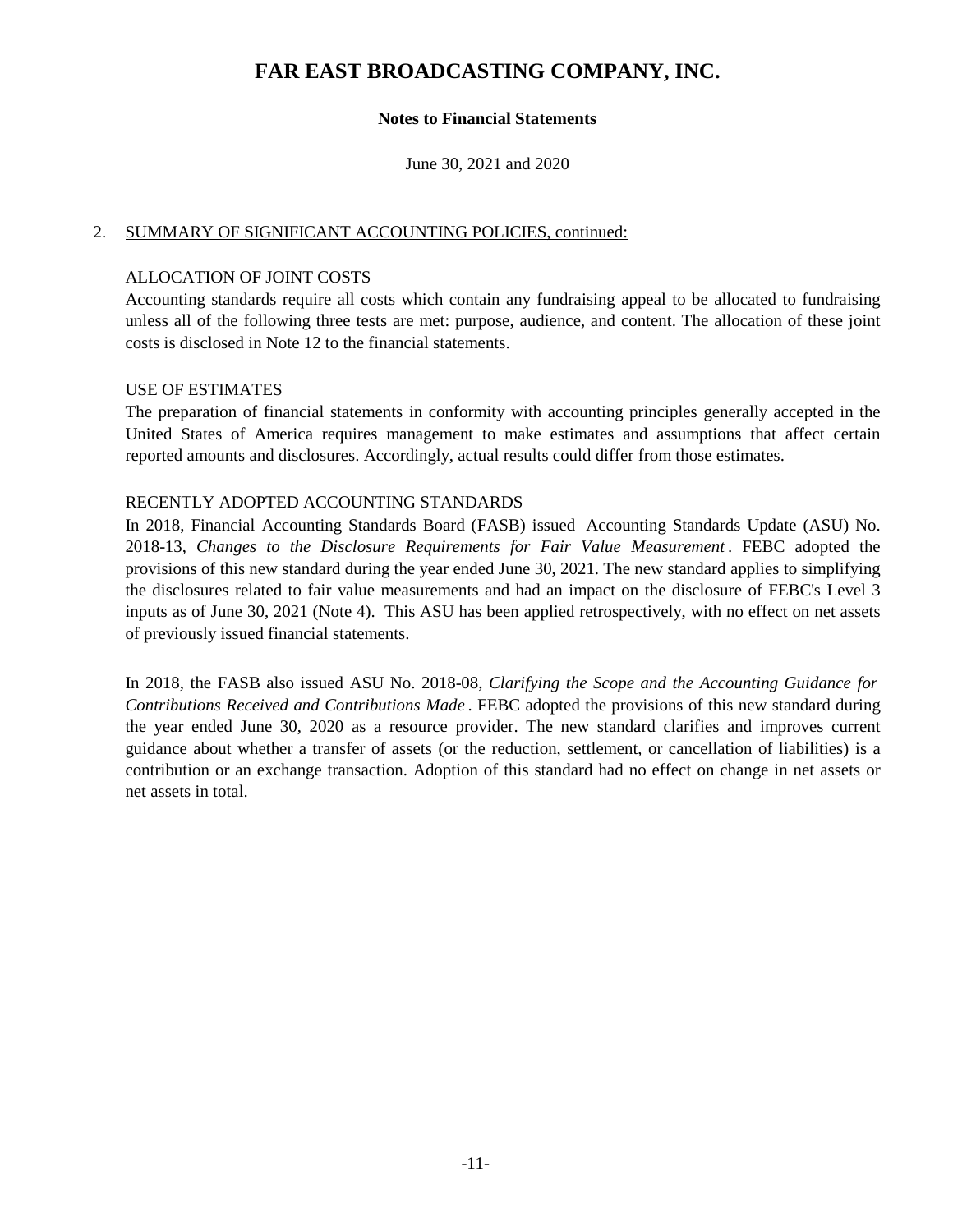### **Notes to Financial Statements**

June 30, 2021 and 2020

### 3. LIQUIDITY:

The following reflects FEBC's financial assets as of the statement of financial position date, reduced by amounts not available for general use because of contractual or donor-imposed restrictions within one year of the statement of financial position date. FEBC maintains liquidity sufficient to meet general obligations as they become due.

|                                                        | June 30,        |                           |  |  |
|--------------------------------------------------------|-----------------|---------------------------|--|--|
|                                                        | 2021            | 2020                      |  |  |
| Financial assets:                                      |                 |                           |  |  |
| Cash and cash equivalents                              | \$<br>1,860,826 | 2,794,761<br>S.           |  |  |
| Accounts receivable                                    | 138,188         | 195,466                   |  |  |
| Contributions receivable                               | 3,000           | 3,000                     |  |  |
| Estate and trusts receivable                           | 358,178         | 103,985                   |  |  |
| Investments                                            | 14,708,470      | 12,836,429                |  |  |
| Financial assets, at year end                          | 17,068,662      | 15,933,641                |  |  |
| Less those unavailable for FEBC's activities           |                 |                           |  |  |
| within one year due to:                                |                 |                           |  |  |
| Beneficial interest held in others                     | (32,575)        | (32,575)                  |  |  |
| Restricted by donors with purpose or time restrictions | (5,908,102)     | (4,069,755)               |  |  |
| Board designated                                       | (1,500,000)     | (1,500,000)               |  |  |
| Fiduciary obligations                                  | (2,362,286)     | (2,337,884)               |  |  |
|                                                        | (9,802,963)     | (7,940,214)               |  |  |
| Financial assets available to meet cash needs for      |                 |                           |  |  |
| FEBC's activities within one year                      | 7,265,699       | 7,993,427<br><sup>S</sup> |  |  |

None of these financial assets are subject to donor or other contractual restrictions that make them unavailable for FEBC's activities within one year of the date of the statements of financial position, other than as noted. FEBC has a goal to maintain cash and investments on hand to meet ninety days of normal operating expenses, which are on average \$1,020,000 per month. FEBC is committed to having adequate cash reserves as part of its overall financial plan. As part of the FEBC's liquidity management plan, excess cash is invested in short term certificates of deposit or interest bearing checking accounts.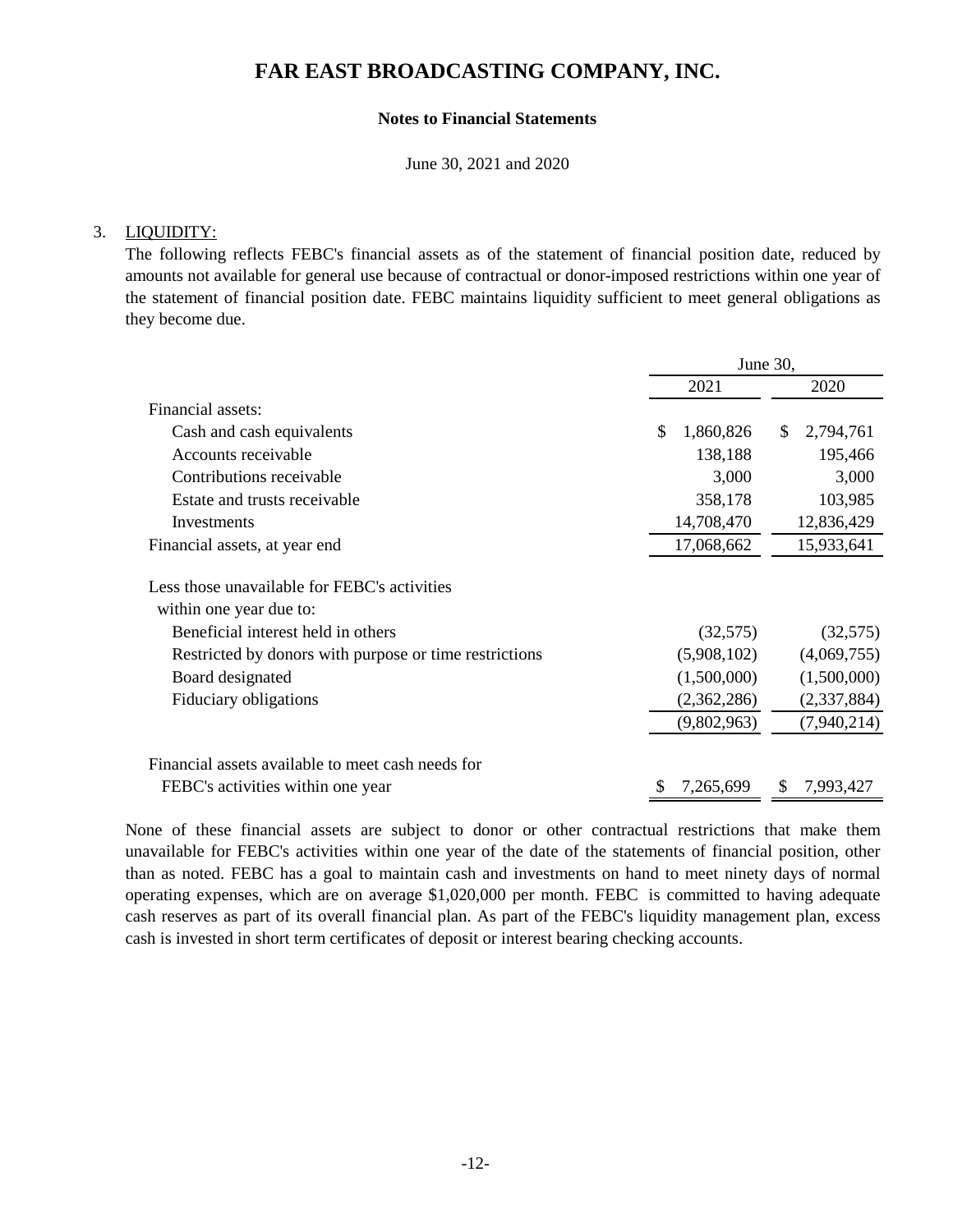### **Notes to Financial Statements**

June 30, 2021 and 2020

#### 4. INVESTMENTS:

The carrying value of FEBC's investments and fiduciary fund assets at June 30, 2021 and 2020 are as follows:

|                                                      | June 30, |                        |    |                       |
|------------------------------------------------------|----------|------------------------|----|-----------------------|
|                                                      |          | 2021                   |    | 2020                  |
| Cash and cash equivalents                            | \$       | 320,716                | \$ | 202,421               |
| Investments:<br>Equities                             |          | 6,200,811              |    | 22,301                |
| <b>Mutual funds</b><br><b>Bonds</b>                  |          | 5,287,835<br>2,221,953 |    | 11,303,671<br>228,151 |
| Indexed annuities                                    |          | 302,571                |    | 259,915               |
| Money market accounts<br>Alternative managed futures |          | 192,563<br>121,877     |    | 269,569<br>490,257    |
| Investment in LLC                                    |          | 60,144                 |    | 60,144                |
|                                                      |          | \$14,708,470           | S. | 12,836,429            |

The Fair Value Measurements and Disclosure Topic of the FASB Accounting Standards Codification (ASC) establishes a fair value hierarchy that prioritizes the inputs to valuation techniques used to measure fair value. This hierarchy consists of three broad levels: Level 1 inputs consist of unadjusted quoted prices in active markets for identical assets and have the highest priority, Level 2 inputs consist of observable inputs other than quoted prices for identical assets, and Level 3 inputs consist of unobservable inputs and have the lowest priority. FEBC uses appropriate valuation techniques based on the available inputs to measure the fair value of its investments. When available, the FEBC measures fair value using Level 1 inputs because they generally provide the most reliable evidence of fair value. Level 3 inputs are used only when Level 1 or 2 inputs were not available.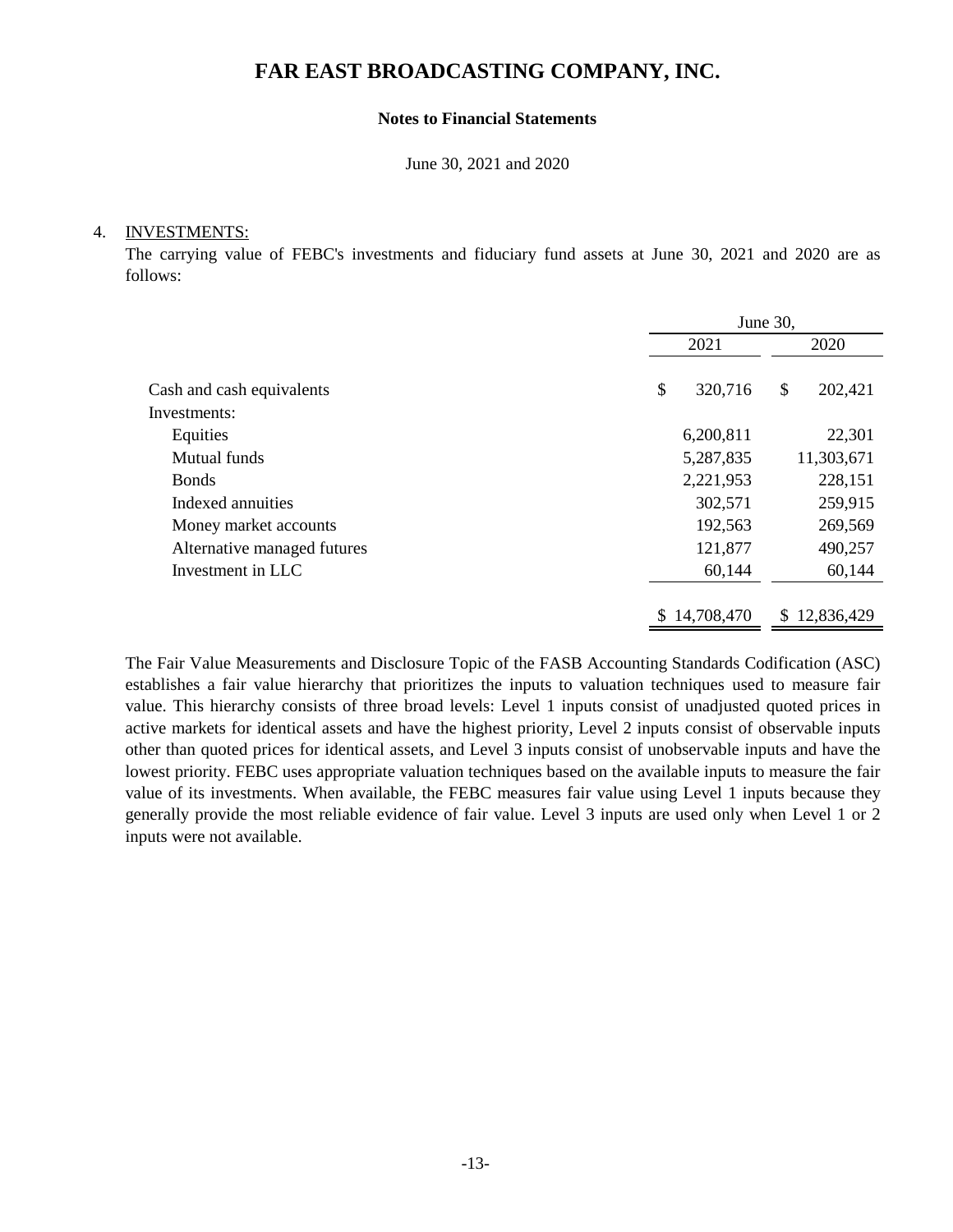### **Notes to Financial Statements**

June 30, 2021 and 2020

### 4. INVESTMENTS, continued:

The following tables present the fair value measurements of assets recognized in the accompanying statements of financial position measured at fair value on a recurring basis and the level within the fair value hierarchy in which the fair value measurements fall at June 30, 2021 and 2020:

As of June 30, 2021:

|                             | Total           | <b>Quoted Prices</b><br>in Active<br>Markets for<br><b>Identical Assets</b><br>(Level 1) | Significant<br>Other<br>Observable<br>Inputs<br>(Level 2) | Significant<br>Unobservable<br>Inputs<br>(Level 3) |
|-----------------------------|-----------------|------------------------------------------------------------------------------------------|-----------------------------------------------------------|----------------------------------------------------|
|                             |                 |                                                                                          |                                                           |                                                    |
| Equities                    | \$<br>6,200,811 | \$<br>6,200,811                                                                          | \$                                                        | \$                                                 |
| Mutual funds                | 5,287,835       | 5,287,835                                                                                |                                                           |                                                    |
| <b>Bonds</b>                | 2,221,953       | 1,961,173                                                                                | 260,780                                                   |                                                    |
| Indexed annuities           | 302,571         |                                                                                          | 302,571                                                   |                                                    |
| Alternative managed futures | 121,877         |                                                                                          | 121,877                                                   |                                                    |
| Limited partnership         | 60,144          |                                                                                          |                                                           | 60,144                                             |
|                             |                 |                                                                                          |                                                           |                                                    |
|                             | \$14,195,191    | \$13,449,819                                                                             | \$<br>685,228                                             | \$<br>60,144                                       |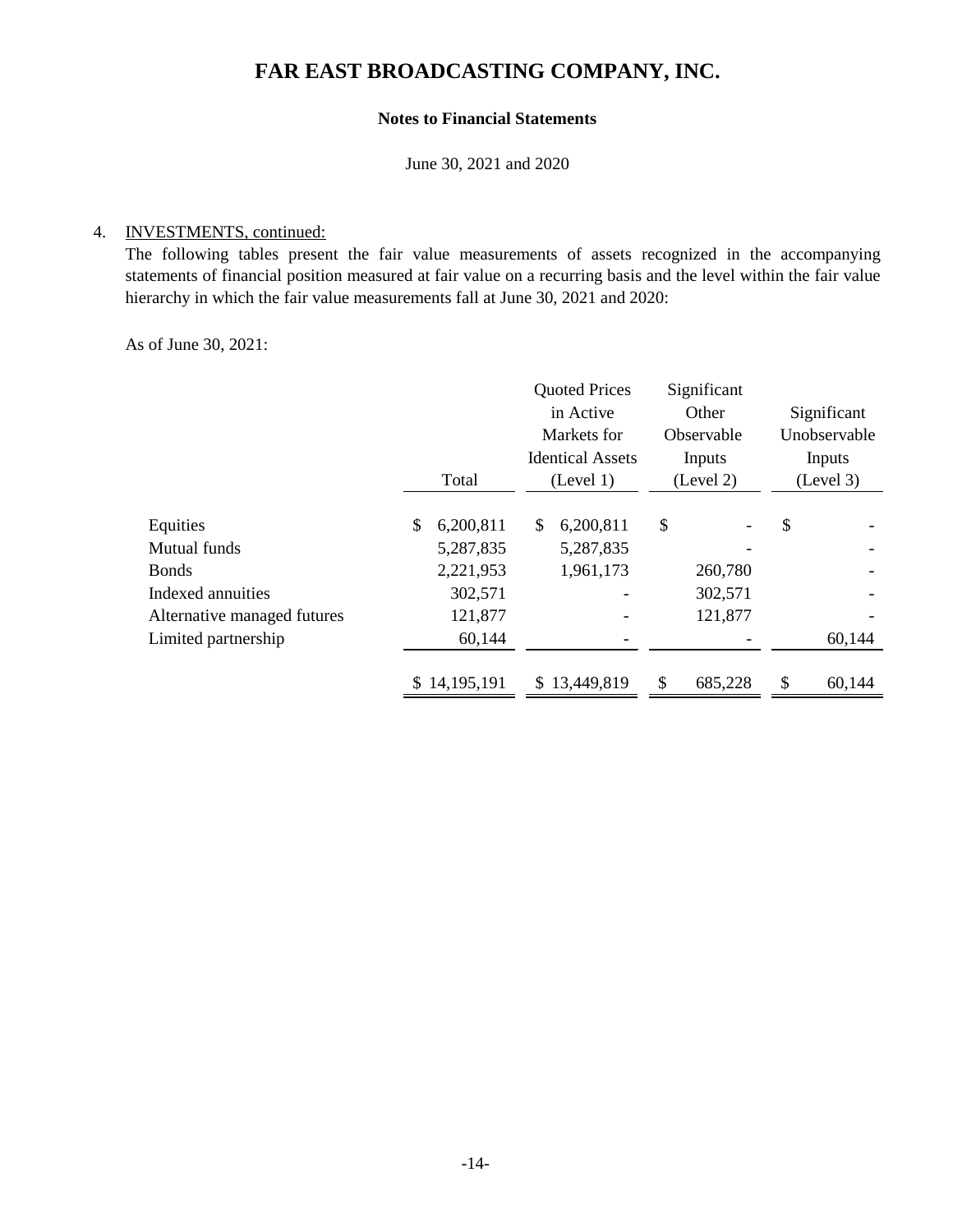### **Notes to Financial Statements**

June 30, 2021 and 2020

#### 4. INVESTMENTS, continued:

As of June 30, 2020:

|                             | Total        | <b>Quoted Prices</b><br>in Active<br>Markets for<br><b>Identical Assets</b><br>(Level 1) | Significant<br>Other<br><b>Observable</b><br>Inputs<br>(Level 2) | Significant<br>Unobservable<br>Inputs<br>(Level 3) |  |
|-----------------------------|--------------|------------------------------------------------------------------------------------------|------------------------------------------------------------------|----------------------------------------------------|--|
|                             |              |                                                                                          |                                                                  |                                                    |  |
| Equities                    | \$<br>22,301 | \$<br>22,301                                                                             | $\boldsymbol{\mathsf{S}}$                                        | $\mathcal{S}$                                      |  |
| Mutual funds                | 11,303,671   | 11,303,671                                                                               |                                                                  |                                                    |  |
| <b>Bonds</b>                | 228,151      | 228,151                                                                                  |                                                                  |                                                    |  |
| Indexed annuities           | 259,915      |                                                                                          | 259,915                                                          |                                                    |  |
| Alternative managed futures | 490,257      |                                                                                          | 242,380                                                          | 247,877                                            |  |
| Limited partnership         | 60,144       |                                                                                          |                                                                  | 60,144                                             |  |
|                             | \$12,364,439 | \$11,554,123                                                                             | \$<br>502,295                                                    | 308,021<br>\$                                      |  |

FEBC is licensed by the state of California Department of Insurance as an Annuity Society. Under this designation, the department requires FEBC maintain a reserve adequate to meet future payments under the annuity contracts. The reserve included in cash and cash equivalents and investments totaled \$288,559 and \$239,889, as of June 30, 2021 and 2020, respectively. The reserve amount is based upon the most current annuity mortality rate from the State of California Department of Insurance on the date of the agreement. The range of annuity rates for existing agreements is 3.38% to 13.2%.

The following is a reconciliation of investments for which significant unobservable inputs (Level 3) were used in determining value:

| -S | 308,021    |
|----|------------|
|    | (247, 877) |
|    |            |
|    |            |
|    | 60,144     |
|    |            |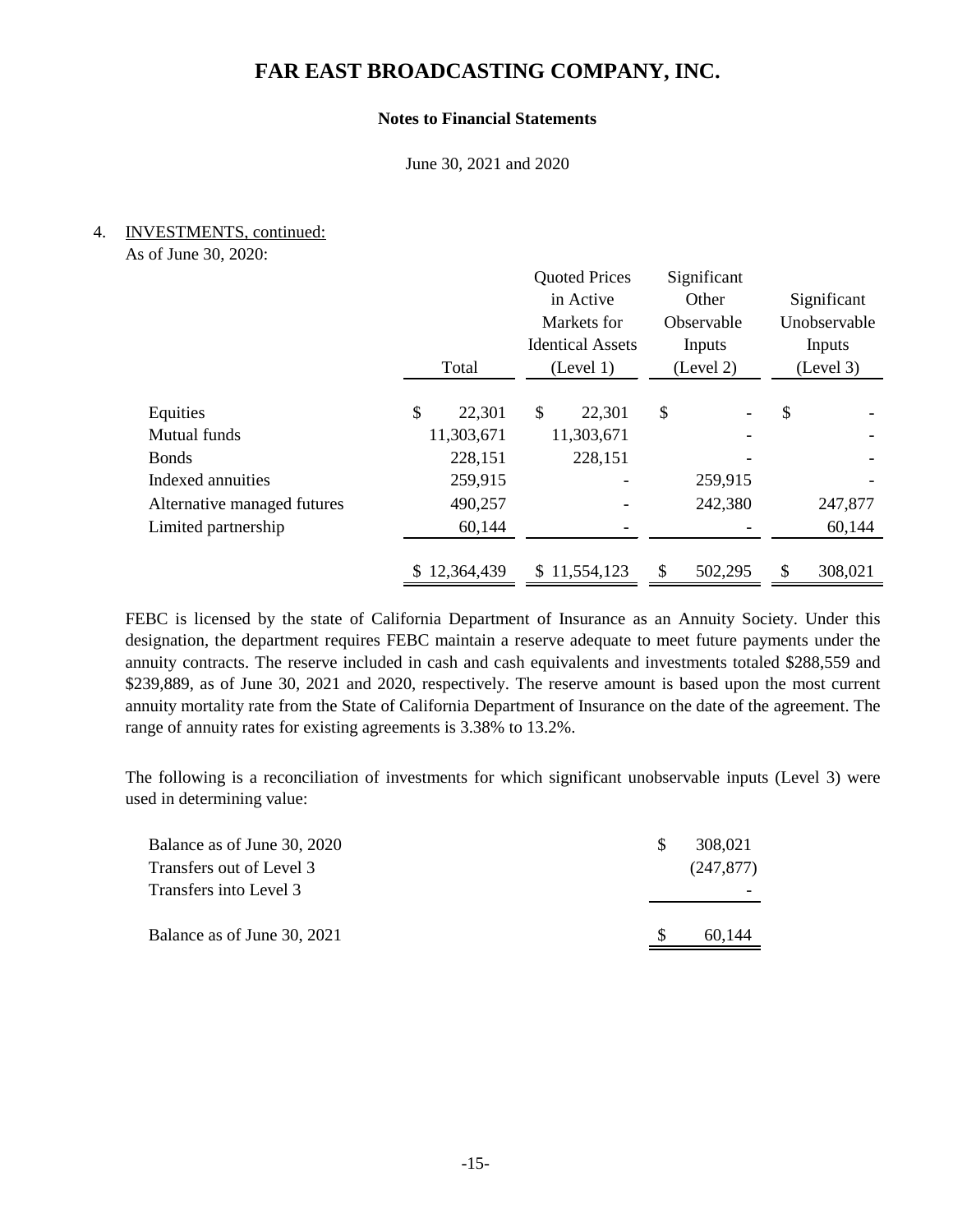### **Notes to Financial Statements**

June 30, 2021 and 2020

### 5. LAND, BUILDINGS, AND EQUIPMENT:

Land, buildings, and equipment consist of the following:

|                                               | June 30, |             |    |             |
|-----------------------------------------------|----------|-------------|----|-------------|
|                                               |          | 2021        |    | 2020        |
|                                               |          |             |    |             |
| Land                                          | \$       |             | \$ | 300,300     |
| Land improvements                             |          |             |    | 70,634      |
| Buildings and improvements                    |          |             |    | 1,051,826   |
| Equipment                                     |          | 1,508,078   |    | 1,536,433   |
|                                               |          | 1,508,078   |    | 2,959,193   |
| Less accumulated depreciation                 |          | (1,434,233) |    | (2,439,088) |
|                                               |          | 73,845      |    | 520,105     |
| Software in process                           |          |             |    | 31,237      |
|                                               | \$       | 73,845      | \$ | 551,342     |
|                                               |          |             |    |             |
| Reclassification to real estate held for sale |          |             |    |             |
| from land, buildings, and equipment           | \$       | 443,942     | \$ |             |

### 6. FIDUCIARY OBLIGATIONS:

### CHARITABLE SAVINGS AGREEMENTS

FEBC has established a plan whereby donors are paid an income return based on charitable savings amounts placed on deposit with FEBC. The donor is permitted to demand repayment of the charitable savings amount under certain circumstances. Any unpaid income, along with the charitable savings amount on deposit, are transferred to FEBC upon the death of the donor.

Since the agreements are revocable, the principal amount is included in fiduciary obligations in the statements of financial position. Income earned on the assets and expenses, including amounts paid to donors, are reflected on the statements of activities under change in fiduciary obligations.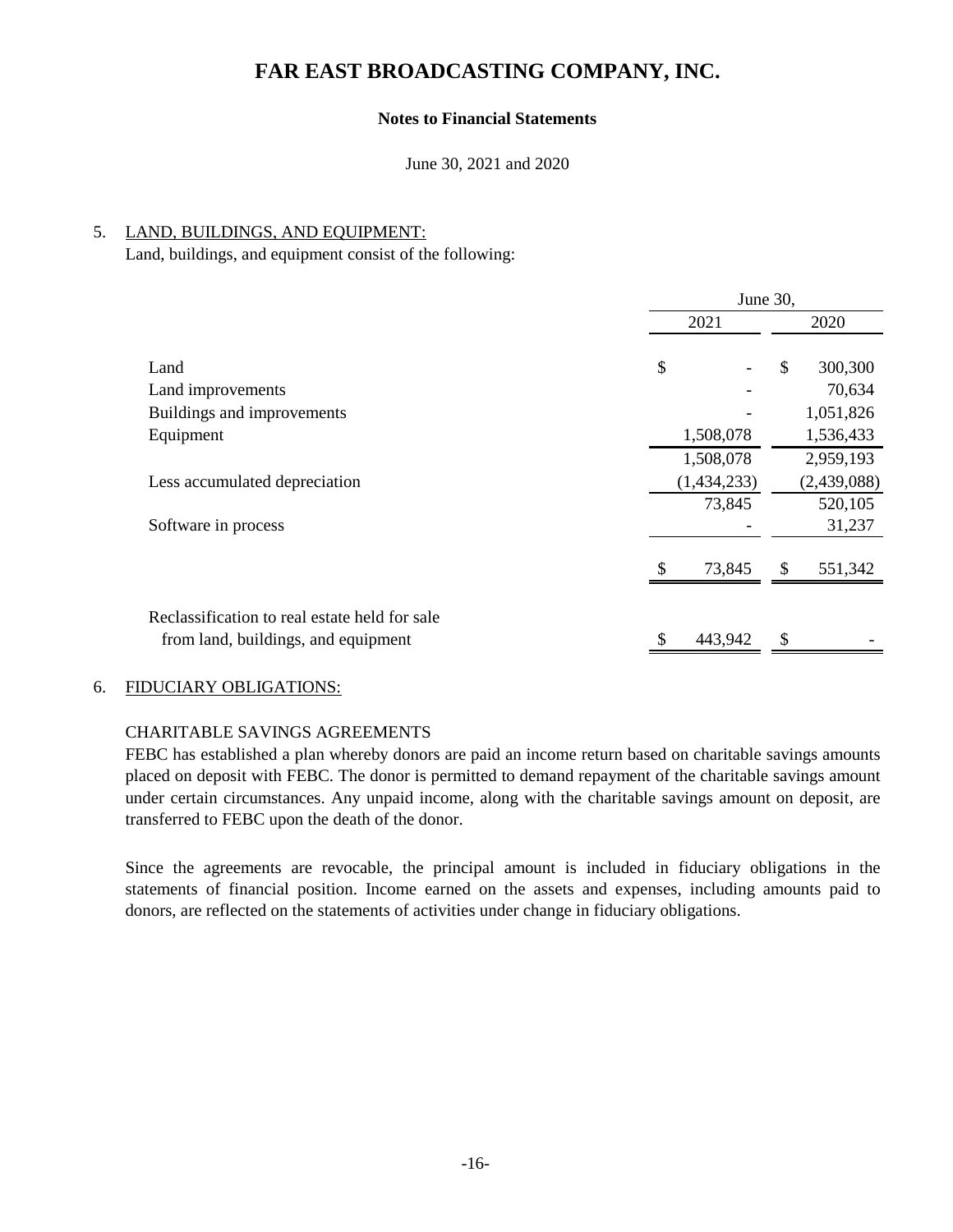### **Notes to Financial Statements**

June 30, 2021 and 2020

### 6. FIDUCIARY OBLIGATIONS, continued:

### GIFT ANNUITIES

FEBC has established a gift annuity plan whereby donors may contribute assets to the organization in exchange for the right to receive a fixed dollar annual return during their lifetimes. This transaction provides for a portion of the transfer to be considered a charitable contribution for income tax purposes.

The difference between the amount contributed for the gift annuity and the liability for future payments, determined on an actuarial basis, is recognized as net assets without donor restrictions in the fiduciary fund at the date of the gift.

The present value of the expected payments to the annuitants over their life expectancy is included in fiduciary obligations on the statements of financial position. The annuity liability is revalued annually based upon actuarially computed present values.

The change in the amount of the liabilities, net of investment income, annuitant payments, and terminations is reflected on the statements of activities under change in fiduciary obligations.

### IRREVOCABLE AGREEMENTS

As trustee, FEBC administers irrevocable trusts, including charitable remainder unitrusts and charitable remainder annuity trusts. These trusts provide for the payment of lifetime distributions to the grantor or other designated beneficiaries. At the death of the lifetime beneficiaries, the trusts provide for the distribution of assets to designated parties.

The difference between the amount contributed and the liability for future payments, determined on an actuarial basis, is recognized as net assets with donor restrictions in the fiduciary fund at the date of the gift. The difference between the assets in the trust and the liabilities is reported on the statements of financial position as net assets with donor restrictions.

The present value of the expected payments to the trustors over their life expectancies is included in fiduciary obligations on the statements of financial position. The change in the amount of the liabilities, net of investment income, trustor payments and terminations, is reflected in the statements of activities under change in fiduciary obligations.

The expected future interest of beneficiaries other than FEBC is included in fiduciary obligations on the statements of financial position.

The discount rate used in calculating the present value approximates the interest rates on 30-year treasury securities at the time the trust agreements are created. The discount rate is not subsequently revised.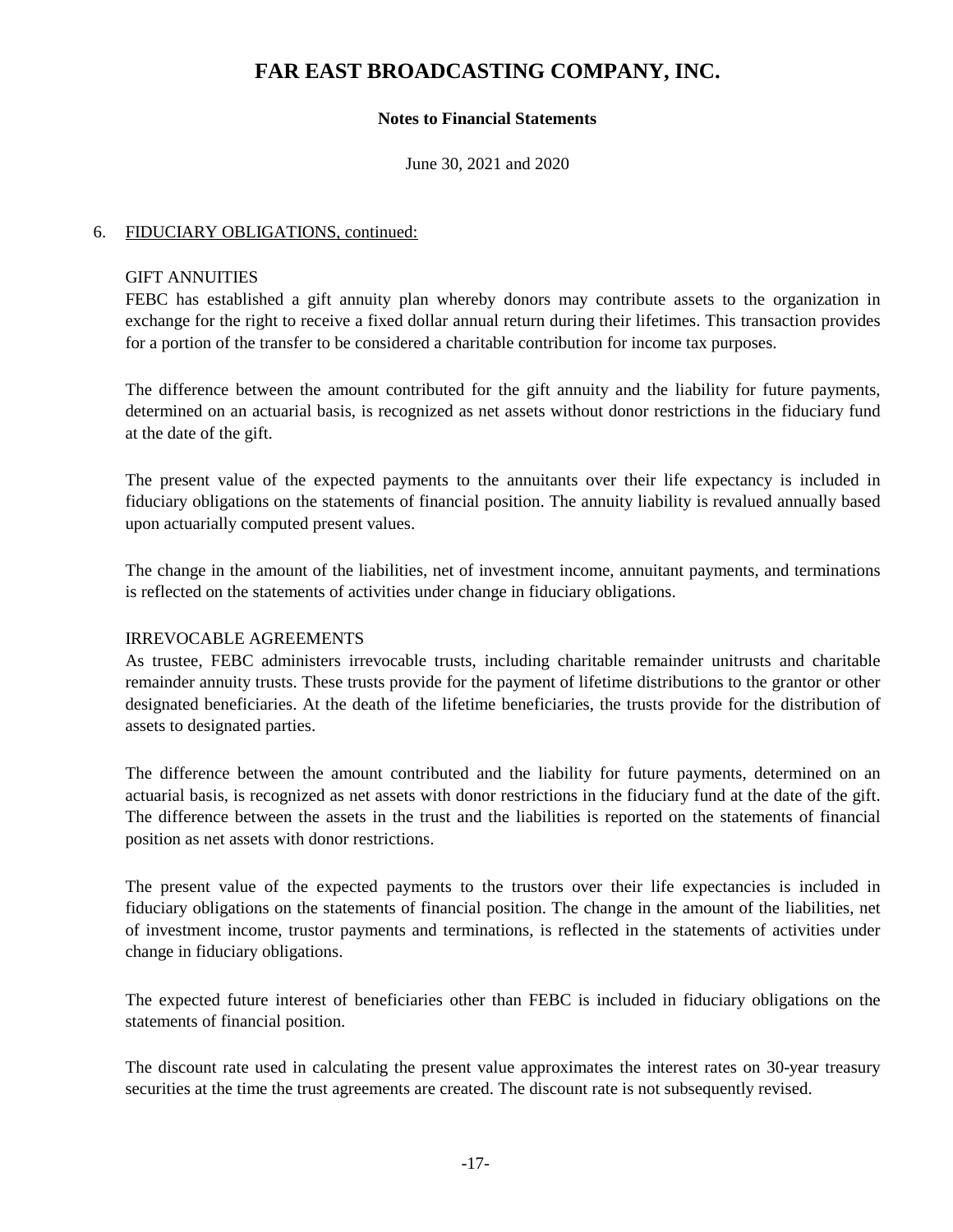### **Notes to Financial Statements**

June 30, 2021 and 2020

6. FIDUCIARY OBLIGATIONS, continued:

Fiduciary obligations consist of:

|                                 | June 30, |           |      |           |
|---------------------------------|----------|-----------|------|-----------|
|                                 | 2021     |           | 2020 |           |
| Gift annuity liabilities        | \$       | 1,580,391 | \$   | 1,588,948 |
| Irrevocable agreements          |          | 429,164   |      | 443,721   |
| Amounts due other beneficiaries |          | 293,193   |      | 245,677   |
| Charitable savings agreements   |          | 59,538    |      | 59,538    |
|                                 | S        | 2,362,286 | \$.  | 2,337,884 |

The change in value of fiduciary obligations consists of:

|                                                               | June 30, |            |               |            |  |
|---------------------------------------------------------------|----------|------------|---------------|------------|--|
|                                                               |          | 2021       |               | 2020       |  |
| Change in value of charitable gift annuities:                 |          |            |               |            |  |
| Actuarial change                                              | \$       | 17,906     | $\mathcal{S}$ | 18,712     |  |
| Maturities                                                    |          | 70,889     |               | 74,854     |  |
| Payments and distributions (including miscellaneous expenses) |          | (207, 656) |               | (212, 832) |  |
|                                                               |          | (118, 861) |               | (119,266)  |  |
| Change in value of charitable trusts:                         |          |            |               |            |  |
| Interest and dividends                                        |          | 32,503     |               | 38,125     |  |
| Realized and unrealized gains (losses) on investments         |          | 265,492    |               | (18, 834)  |  |
| Actuarial change                                              |          | (32,957)   |               | 19,790     |  |
| Payments (including miscellaneous expenses)                   |          | (65,047)   |               | (53,907)   |  |
|                                                               |          | 199,991    |               | (14, 826)  |  |
| Change in value of charitable savings agreements:             |          |            |               |            |  |
| Interest and dividends                                        |          | 15,577     |               | 10,931     |  |
| Realized and unrealized gains (losses) on investments         |          | 10,059     |               | (7, 443)   |  |
| Payments (including miscellaneous expenses)                   |          | (4,058)    |               | (5,378)    |  |
|                                                               |          | 21,578     |               | (1,890)    |  |
|                                                               | \$       | 102,708    | \$            | (135,982)  |  |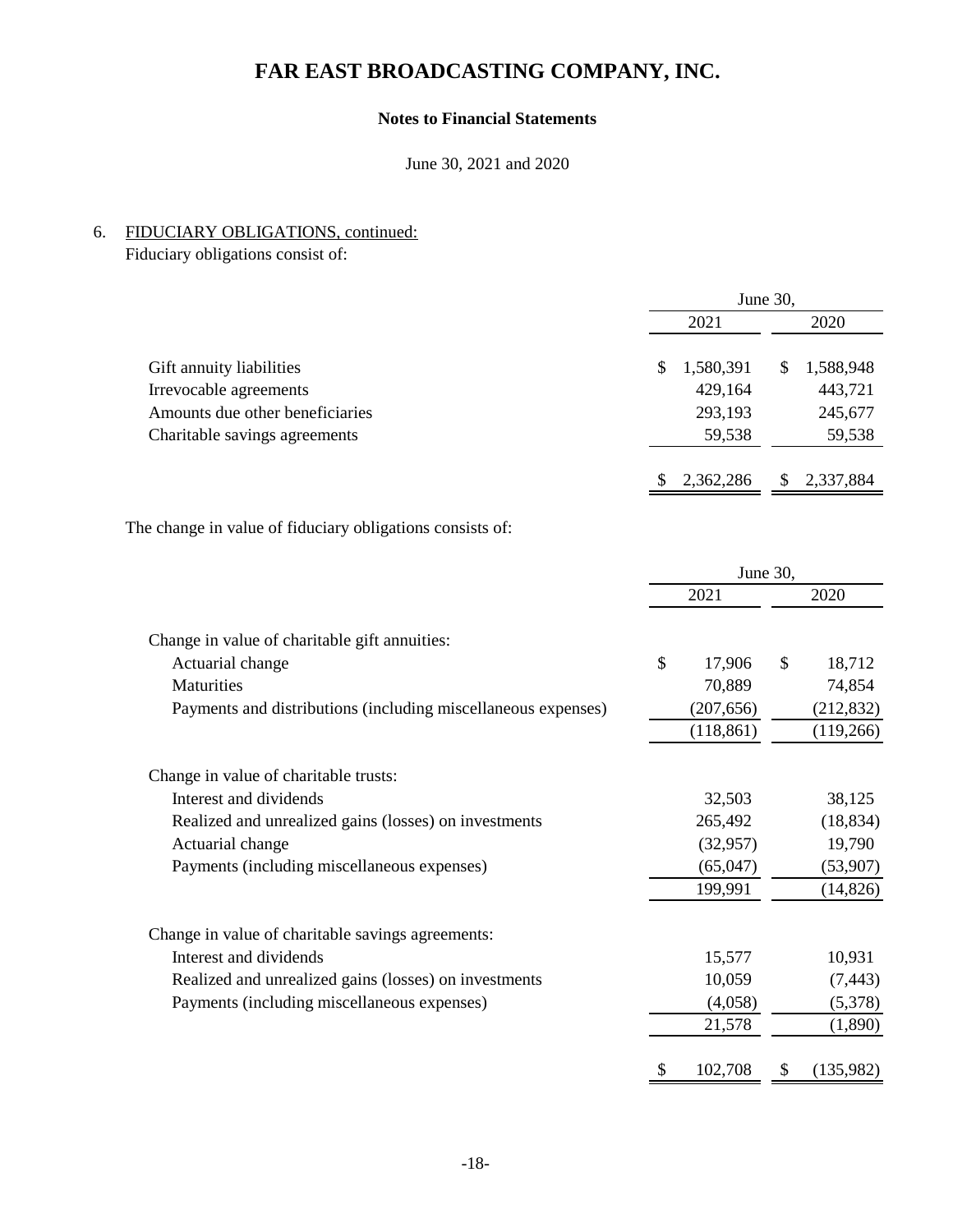### **Notes to Financial Statements**

June 30, 2021 and 2020

7. NET ASSETS:

Net assets consist of:

|                                                         | June 30, |           |              |           |
|---------------------------------------------------------|----------|-----------|--------------|-----------|
|                                                         | 2021     |           |              | 2020      |
| Net assets without donor restrictions:<br>Undesignated: |          |           |              |           |
| Undesignated                                            | \$       | 4,746,611 | \$           | 4,337,343 |
| Funds held for fields                                   |          | 2,904     |              | 128,431   |
|                                                         |          | 4,749,515 |              | 4,465,774 |
| Designated:<br>Designated by board for the Legacy Fund  |          | 2,224,947 |              | 2,488,913 |
| Total net assets without donor restrictions             |          | 6,974,462 | \$           | 6,954,687 |
| Net assets with donor restrictions:                     |          |           |              |           |
| Operations in foreign countries *                       | \$.      | 5,967,016 | $\mathbb{S}$ | 5,244,991 |
| Missionary support                                      |          | 455,292   |              | 360,381   |
| Irrevocable agreements                                  |          | 412,860   |              | 337,246   |
| Investment account held for restricted purposes         |          | 292,373   |              | 216,802   |
| Other projects                                          |          | 4,992     |              | 4,993     |
|                                                         | \$       | 7,132,533 | \$           | 6,164,413 |

\* Net assets restricted by donors for operations in foreign countries as of June 30, 2021 and 2020, includes \$1,535,747 and \$1,484,898, respectively, restricted to support broadcast operations in South-East Asia. Net assets restricted by donors for operations in foreign countries also includes \$717,243 and \$776,040 restricted for developmental growth of international Asian ministries, as of June 30, 2021 and 2020, respectively.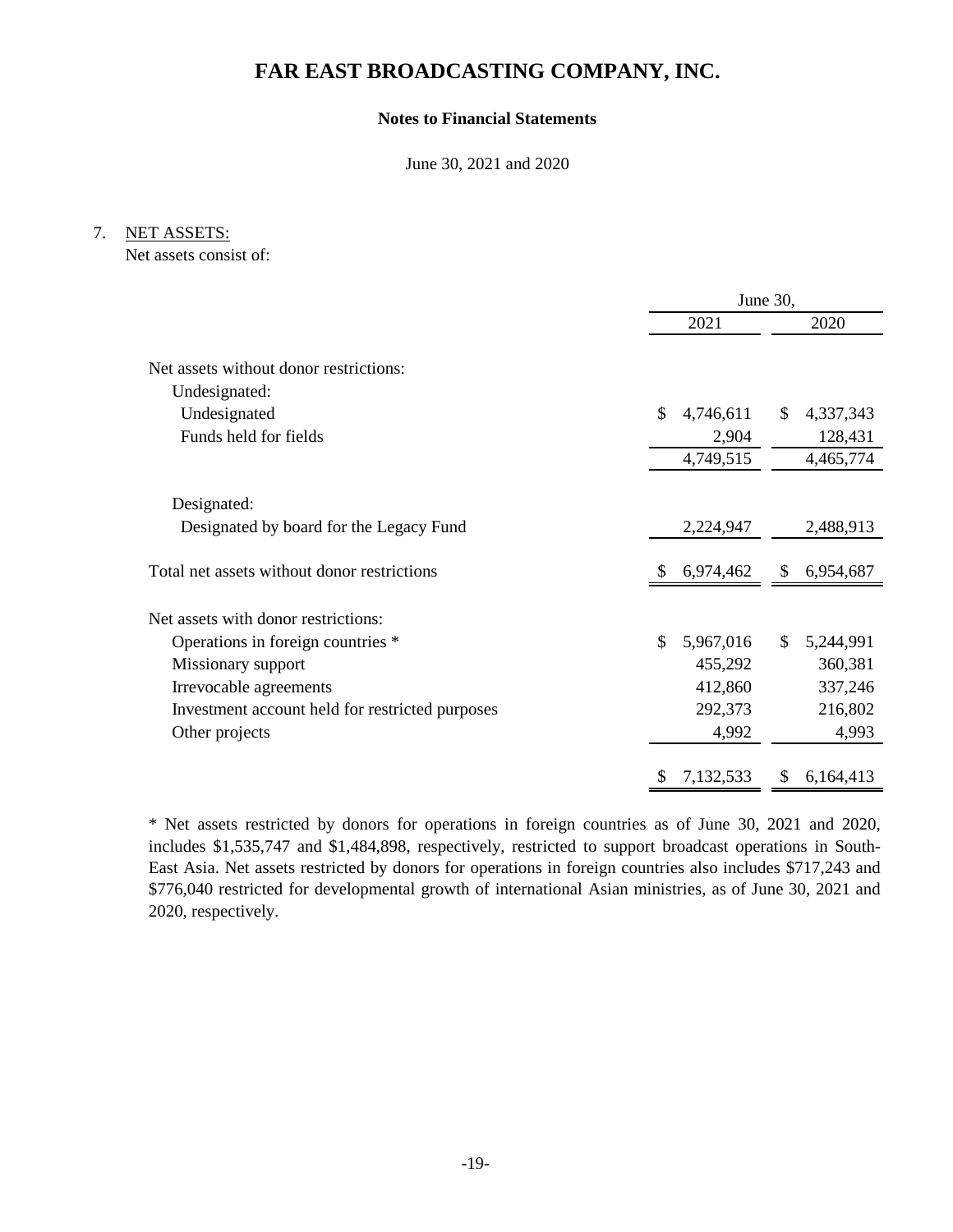### **Notes to Financial Statements**

June 30, 2021 and 2020

### 8. AFFILIATES:

In connection with its worldwide radio ministry, FEBC provides financial support to certain broadcasting stations, located in various foreign countries, that are not under the direct control of the U.S. office. Financial support was provided and is included in broadcast operations expense as follows:

|                    | June 30, |           |    |           |
|--------------------|----------|-----------|----|-----------|
|                    |          | 2021      |    | 2020      |
|                    |          |           |    |           |
| Vietnam            | \$       | 1,705,300 | \$ | 1,140,933 |
| Russia and Ukraine |          | 1,177,436 |    | 946,218   |
| Hong Kong          |          | 599,462   |    | 470,181   |
| Philippines        |          | 292,378   |    | 397,262   |
| Central Asia       |          | 283,098   |    | 233,164   |
| Korea              |          | 282,546   |    | 502,697   |
| Thailand           |          | 275,901   |    | 391,936   |
| Mongolia           |          | 250,178   |    | 257,726   |
| Cambodia           |          | 232,405   |    | 260,869   |
| Japan              |          | 162,360   |    | 113,260   |
| Indonesia          |          | 160,250   |    | 151,149   |
| India              |          | 138,489   |    | 110,951   |
| Taiwan             |          | 104,180   |    | 104,100   |
| South Africa       |          | 50,000    |    |           |
| Other countries    |          | 25,008    |    | 9,100     |
| Pakistan           |          | 23,525    |    | 64,615    |
| England            |          | 15,050    |    | 11,942    |
| Malaysia           |          | 12,000    |    | 7,000     |
| Canada             |          | 4,860     |    | 400       |
|                    |          |           |    |           |
|                    |          | 5,794,426 | \$ | 5,173,503 |

In addition, financial support is provided to, and received from, other FEBC sending fields in Canada and Asia. Financial support in the amount of \$836,079 and \$901,626 was received from these fields during the years ended June 30, 2021 and 2020, respectively, and is included in contributions in the statements of activities. Financial support was provided to these fields in the amount of \$44,918 and \$21,442, during the years ended June 30, 2021 and 2020, respectively, and is included in broadcast operations expense.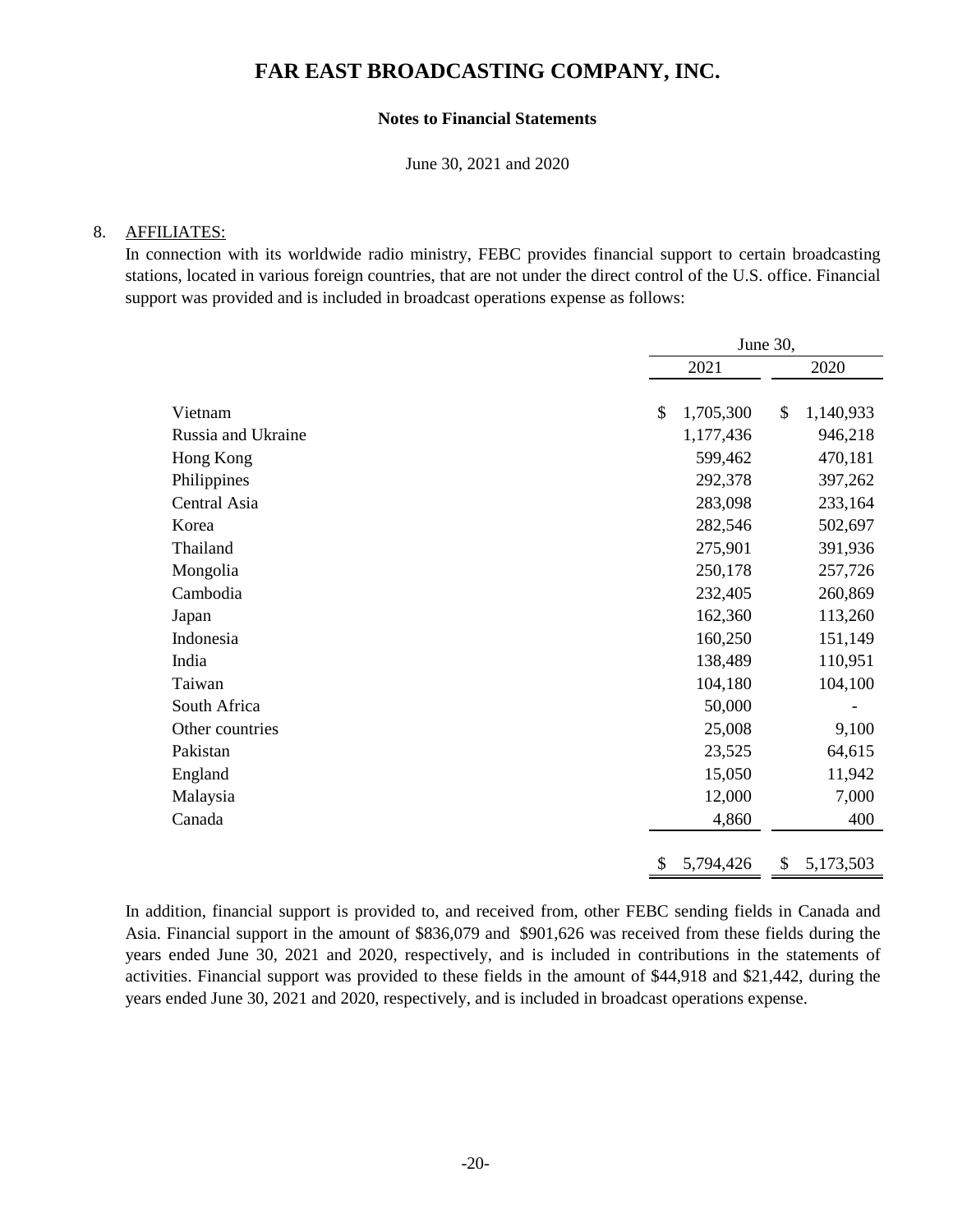### **Notes to Financial Statements**

June 30, 2021 and 2020

### 9. CAPITAL LEASES:

Capital leases consist of:

|                                                                                                                                                                                                             | June 30, |                |    |        |
|-------------------------------------------------------------------------------------------------------------------------------------------------------------------------------------------------------------|----------|----------------|----|--------|
|                                                                                                                                                                                                             | 2021     |                |    | 2020   |
| FEBC leases office equipment under a capital lease that expires in<br>September 2022. The gross assets under capital lease were \$27,000<br>with accumulated amortization of \$19,369, as of June 30, 2021. | \$       | 7,631          | \$ | 13,002 |
| FEBC leases office equipment under a capital lease that expires in<br>December 2021. The gross assets under capital lease were \$23,000<br>with accumulated amortization of \$20,700, as of June 30, 2021.  |          | 2,300          |    | 6,900  |
|                                                                                                                                                                                                             |          | 9,931          | \$ | 19,902 |
| Annual maturities are as follows:                                                                                                                                                                           |          |                |    |        |
| Year Ending June 30,<br>2022<br>2023                                                                                                                                                                        | \$       | 7,841<br>2,090 |    |        |
|                                                                                                                                                                                                             |          | 9,931          |    |        |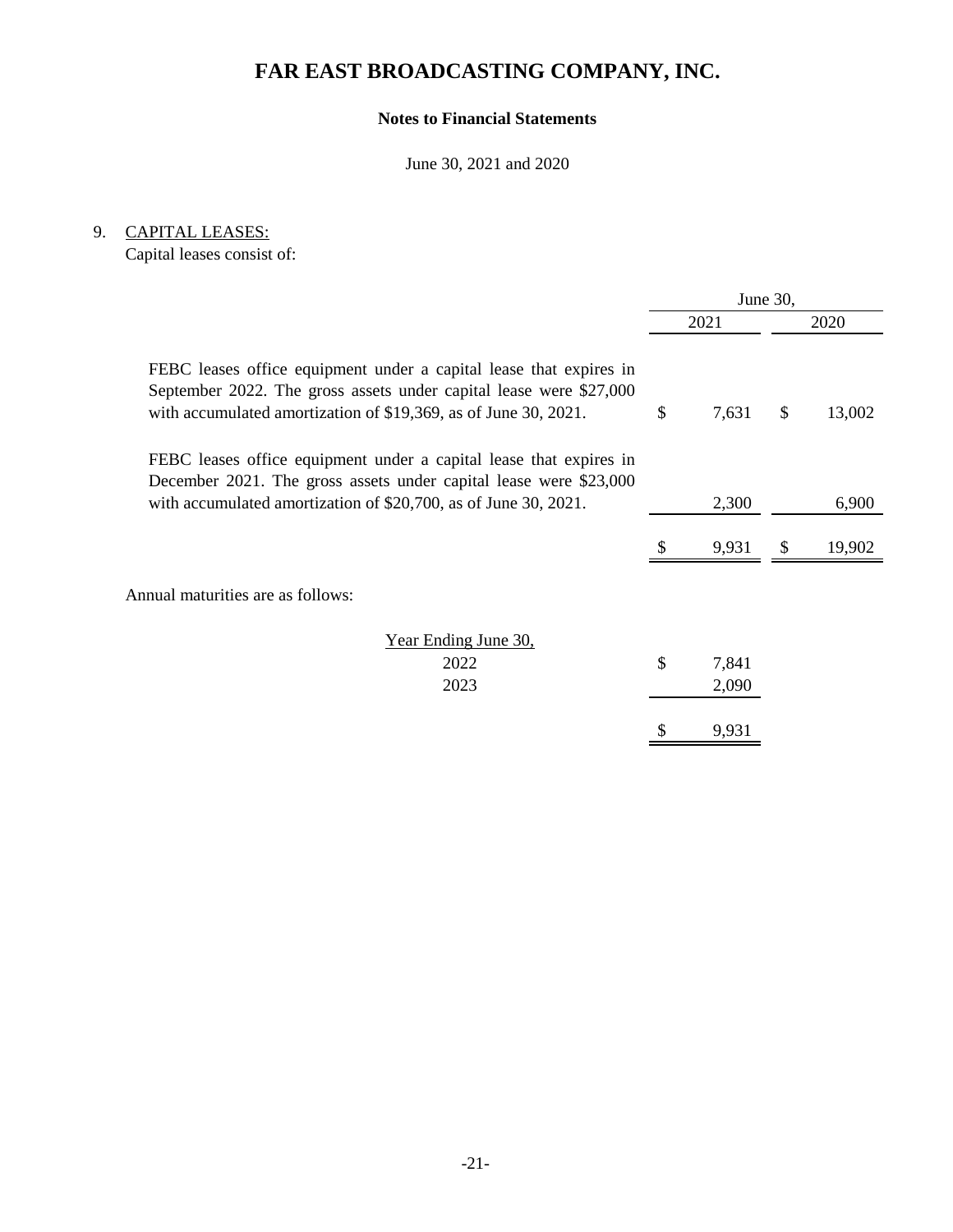### **Notes to Financial Statements**

June 30, 2021 and 2020

### 10. LONG-TERM DEBT:

Long-term debt consists of the following:

|                                                                                                                                                                                                                                                                                                                                                                                                                                                                                                                                                                                                                                                                                                                                                                              | June 30, |                    |    |         |
|------------------------------------------------------------------------------------------------------------------------------------------------------------------------------------------------------------------------------------------------------------------------------------------------------------------------------------------------------------------------------------------------------------------------------------------------------------------------------------------------------------------------------------------------------------------------------------------------------------------------------------------------------------------------------------------------------------------------------------------------------------------------------|----------|--------------------|----|---------|
|                                                                                                                                                                                                                                                                                                                                                                                                                                                                                                                                                                                                                                                                                                                                                                              |          | 2021               |    | 2020    |
| In May 2020, FEBC signed a loan agreement through a financial<br>institution to obtain funding for a Paycheck Protection Program loan<br>through the Coronavirus Aid, Relief, and Economic Security Act<br>(CARES Act). This loan qualifies for forgiveness if requirements set<br>by the Small Business Administration are met. The loan agreement<br>provides for loan forgiveness up to the full amount of the loan,<br>provided the FEBC complies with certain loan stipulations. The loan<br>bears interest at 1% per annum. Any unforgiven portion of the loan is<br>to be repaid over two years in monthly installments beginning six<br>months after the expiration of the 24 week period beginning on May<br>4, 2020, which was the date the loan was fully funded. |          | 514,269            | \$ | 514,269 |
| The future minimum payments are:                                                                                                                                                                                                                                                                                                                                                                                                                                                                                                                                                                                                                                                                                                                                             |          |                    |    |         |
| Year Ending June 30,<br>2022<br>2023                                                                                                                                                                                                                                                                                                                                                                                                                                                                                                                                                                                                                                                                                                                                         | \$       | 259,017<br>255,252 |    |         |
|                                                                                                                                                                                                                                                                                                                                                                                                                                                                                                                                                                                                                                                                                                                                                                              | \$       | 514,269            |    |         |

### 11. RETIREMENT PLAN:

FEBC has an employee retirement plan under Internal Revenue Code Section 403(b). Under this plan, FEBC contributes 3% of each employee's annual gross salary to his or her individual account. In addition, FEBC will match each employee's contribution up to an additional 3% annually. Employer contributions to this plan were \$160,937 and \$155,790, for the years ended June 30, 2021 and 2020, respectively.